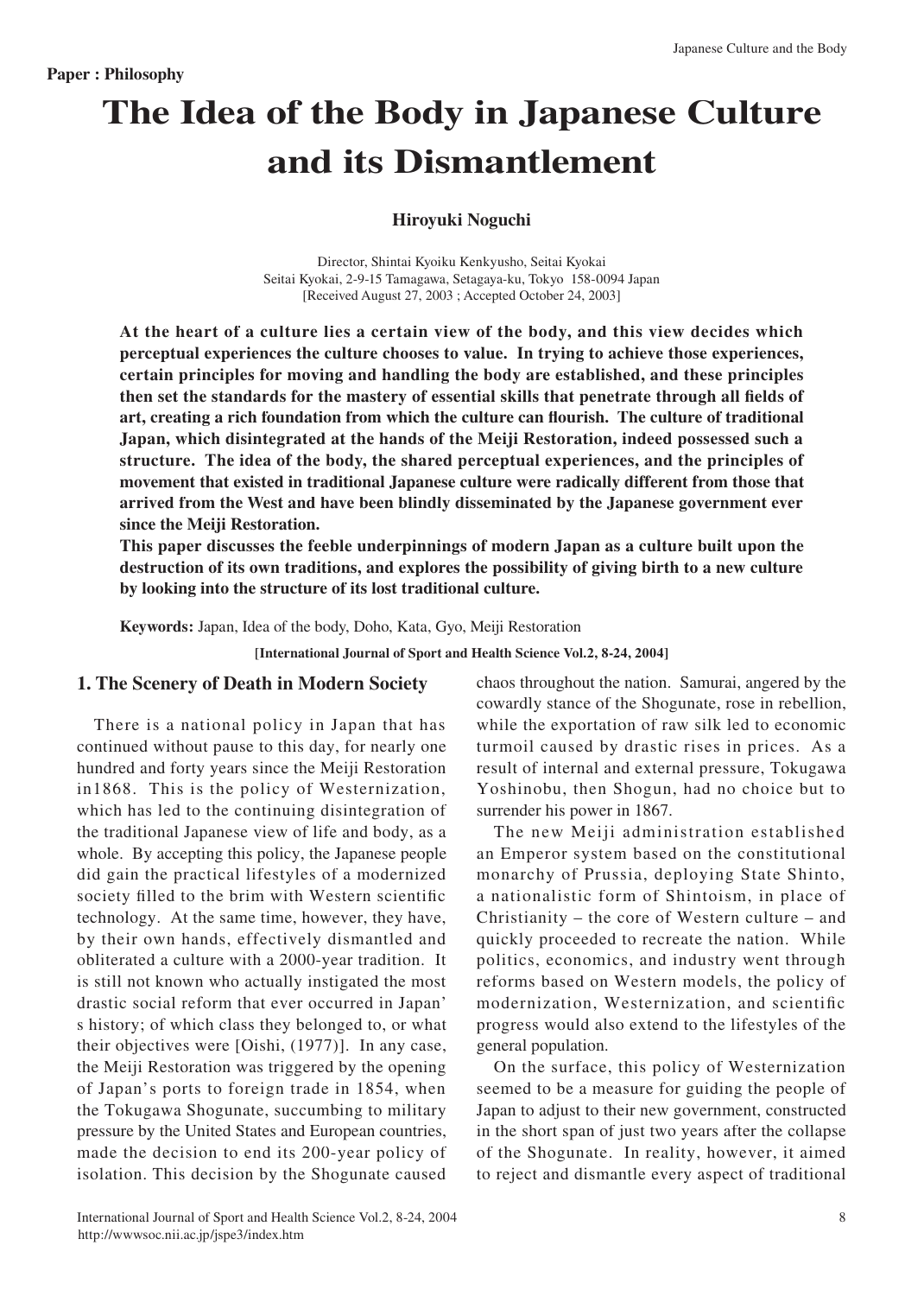Japanese culture through the unyielding glorification of Western civilization. The policy consisted of three main factors – agitation, governmental orders and regulations, and information control – none of which permitted room for traditional culture to coexist with the new order.

It was the imperial and royal families who first adopted Western lifestyles, as though setting an example for the rest of the nation, inciting a sense of yearning amongst the people for all things Western. Thus the emperor – the symbol of Japan – came to serve also as the symbol of Westernization. The media followed, spreading shallow words glorifying Western civilization and boycotting tradition. Their slogan, "Bunmei Kaika"(the blooming of civilization), resounded throughout the nation.

Even the historically adored wild cherry trees were cut down and used as firewood all over the country, because they stood as a reminder of the former feudal system. And instead, Someiyoshino, an artificially created hybrid cherry tree, was prized because it was a product of "science": it flourishes in most any type of soil condition, blooms gloriously and almost simultaneously, and possesses a sense of uniform beauty, where its flowers bloom before any leaves appear on its branches. But like all other artificially bred plants, the Someiyoshino has no scent; it did not inherit the intense scent of the wild cherry. And while the life span of wild cherries is said to be three hundred, sometimes five hundred years, Someiyoshino lasts for only seventy or eighty [Horibe, (2003)]. This uniformly beautiful, artificial cherry, deprived of scent and longevity by human hands, was planted all across the nation, and would eventually be designated as the national flower of Japan. If the birth of modern Western civilization could be compared to the blooming of a flower rooted in the soil of the traditional cultures of the West, then modernity in Japan is an artificial flower that did not come from any real soil. The fate of the cherry trees suggests the true nature of the emergence of an artificial and deformed modernity in this country.

Naturally, the destruction of wild cherries was only a small part of the monumental changes taking place. Perhaps the most significant of the Restoration's destructive activities was the government order to separate Shinto and Buddhism. This act, which was carried out in order to establish State Shinto, triggered the anti-Buddhist movement, leading to the destruction of historically valuable Buddhist temples, statues, and tea huts throughout the nation.

Even staging of the traditional theatre art, Noh, was prohibited after the Restoration, forcing almost all Noh actors to switch occupations or terminate their careers.

Amidst such an atmosphere of total rejection of anything traditional, the Westernization of clothing was popularized, first through military and government uniforms. At the same time, Western food culture was introduced through hospital meals, and Western architecture through public facilities. Wearing neckties and clothes with buttons, eating beef, drinking cow's milk, entering buildings with one's shoes on – such things never done by the people of Japan in its two thousand years of history became the first tests of loyalty imposed by the Meiji .government

The government proceeded to issue increasing numbers of prohibitions and orders to switch trade or leave public service. For example, with the decision to introduce Western medicine as the official medicinal practice of Japan, the government devoted enormous effort into eradicating the long-standing practice of Chinese medicine. Resistance by doctors of Chinese medicine was strong, and in the end, it took more than forty years until this effort was finally realized. During this time, in order to decide which of the two was superior, a hospital was established in order to gather data on the effectiveness of both medicines on the disease, beriberi. The result of the so called East-West beriberi competition however, was an equal match, and conflicts between the two schools intensified – even leading to the attempted assassination of Sohaku Asada, famous doctor of Chinese medicine and leader of the resistance [Fukagawa, (1956)]. Here is where we see the shameless scheming nature of the Meiji government's policy of Westernization. A look at the newspaper articles in those days reveal series of irrational writings such as, "Compared to the ugly black liquids prepared by doctors of Chinese medicine, look how beautiful the snow-white powders of Western medicine are!" Practitioners of Chinese medicine were forced to fight such unfair accusations spread by the media.

The introduction of Western medicine sought to accomplish more than the Westernization of medicinal practices. It was by nature, an anti-Shogunate policy. For example, the preserving of acupuncture practices, which did not exist in Western medicine, seemed from the outside to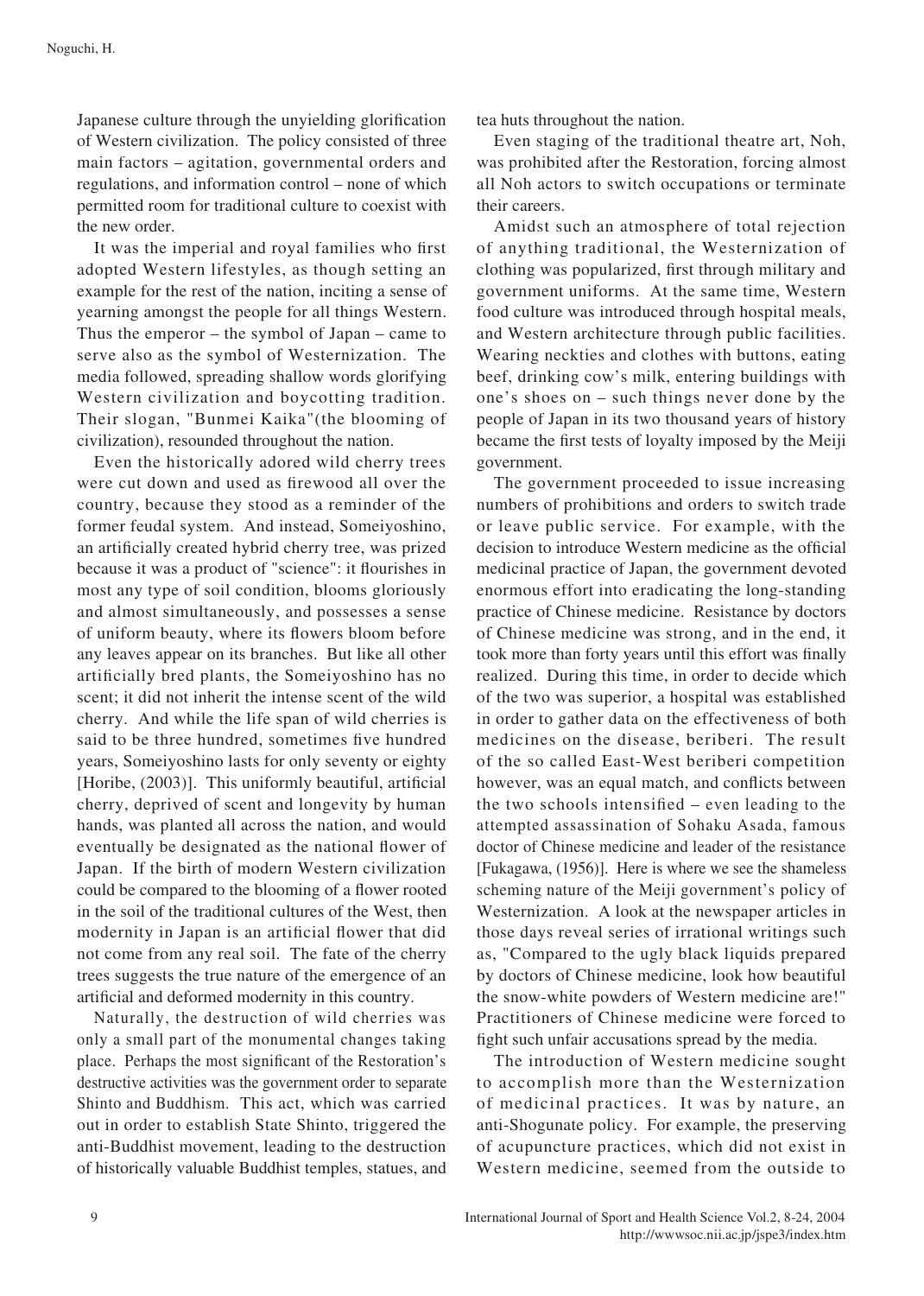be a salvation measure for the blind, who were traditionally relegated to this line of work. However, the practice of acupuncture recognized by the Shogunate was Japanese acupuncture, the system of which was created after a thorough scrutiny and revamping of Chinese acupuncture. So it was Japanese acupuncture that was prohibited, and those who practiced it were ordered to switch to Chinese acupuncture instead [Machida, (1985)]. In other words, the policy of Westernization was characterized by the complete rejection of Japanese tradition, and anything of foreign origin was valued and welcomed.

Students of various fields such as architecture, cooking, and medicine, were all forced to learn Western theories if they desired to acquire official trade licenses, newly required by the government. It was through the establishment of such systems that the government attempted to cut off the transmission of experiential knowledge and thereby end the tradition of the apprenticeship system. For example, by imposing the study of Western architectural theory -- based on the metric system -- on Japanese architects, the government effectively obstructed the passing of knowledge from master carpenters, who based their building art on the traditional Japanese scale system, to their apprentices. The traditional architectural methods of Japan, which enabled construction of the world's largest wooden structure with no less than a thousand years' lifespan, were based on an entirely different theoretical system from Western architectural methods. Riding the wave of Western theory worship, the Japanese government, however, has continued to force the Westernization of architecture to this day, without due investigation or recognition of the value of its country's traditional methods. In 1959, the government officially adopted a resolution proposed by the Architectural Institute of Japan, to prohibit the construction of wooden architecture. Six years later it issued an order that forbid use of the traditional Japanese scale system [Matsuura,  $(2002)$ ]. Japan's building codes promote the construction of concrete structures that are advantageous in making fortresses out of cities, and this is leading to the disappearance of wooden structures, born from this land and climate, which have upheld the lifestyle of the Japanese for two thousand years. As a result, the magnificent forests of Japan are now in deterioration.

Governmental control of information also occurred

within the new educational system, established in 1872. With its curriculum constructed entirely on Western theories, the educational system became a stronghold for the process of Westernization. The biased education system, which again glorified Western studies, would lead the intellect and sensitivities of the Japanese people towards ignorance of, and disdain for, their own traditional culture.

Even such subjects as art, music, and physical education, designed to cultivate students' aesthetic sensibilities- not to mention more general subjects – played a major role in dismantling traditional culture and spurring the process of Westernization.

The curriculum of art introduced the brilliant colors of the West, while traditional Japanese colors were thoroughly forgotten; their principles of harmony left untaught. The traditional Japanese rich sensitivity for colors is obvious when we look at kimonos or the traditional mountings used for calligraphy and painting. A book of sample dye colors from kimono makers in the Edo period reveals one hundred shades of grey and forty eight shades of brown, each with a name of its own [Nagasaki,  $(2001)$ ]. The dye makers' ability to create such an enormous variety of colors through the use of plant materials is a testament to their superb skills. But more astonishing is the fact that clothes-makers and even consumers were able to distinguish all of these shades. To the Japanese, colors were something that seeped into the materials; they worked to enhance the inherent quality of the raw material. The new colors that arrived from the West, on the other hand. coated over raw materials. This encounter shocked and confused the subtle sensitivity toward colors that the Japanese had held until then. One hundred and forty years later, the result of such education is demonstrated in the vulgar sense of colors seen in the cities of modern Japan. On the streets, store signs and handout pamphlets show no sign of subtlety. It is as if the use of loud and flashy colors alone could suffice in imitating the Western sense of colors. Such education has surely squandered more than a few fine talents out of which excellent Japanese paintings could have been born [Nakamura, (2000)].

Meanwhile, music education disarranged the traditional concept of sound. The Japanese sense of sound was developed through religion. Sound created through deep and focused intensity was considered to have the power to cleanse impurities. The Ki-ai techniques handed down by Shinto priests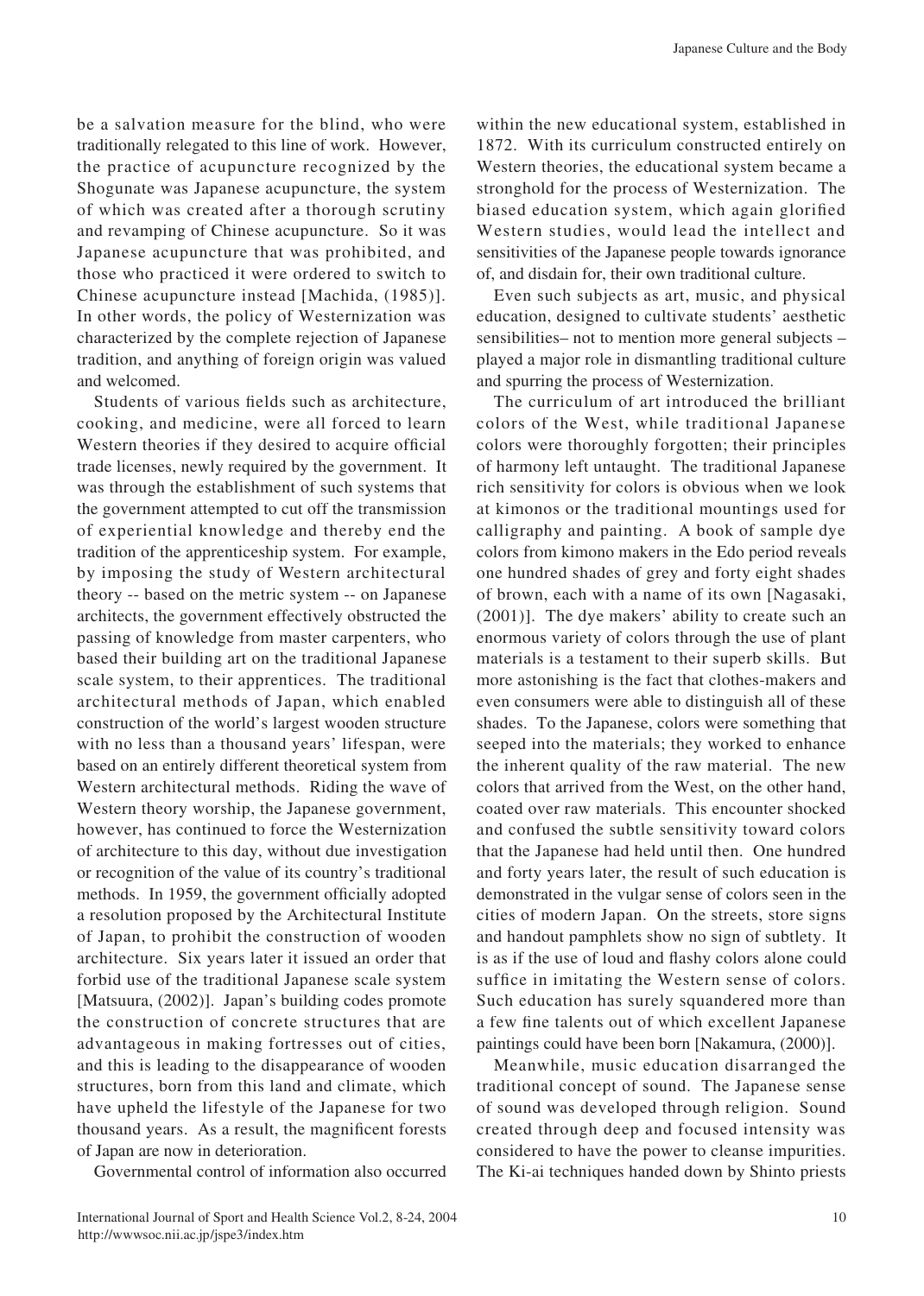and mountain ascetics, the chanting of Buddhist monks, and even the act of cleaning were all religious practices, or music, based on the mystery of sound. The use of the hataki  $-$  a duster made of paper and stick – and broom originates from Shinto rituals, which invited the Divine by purifying the surrounding environment through the use of sound. They were not used for the purpose of achieving sanitary cleanliness. The sound of the Noh-kan (bamboo flute used in Noh drama) was for resting the dead, the Shino-bue (reed flute) for inviting the dead to visit this world. The sense of depth held by sound in traditional Japanese culture was based on a sensitivity towards sound that was entirely different from that found in Western music. Yet music education in schools taught only Western music, with its theory based on an equally tempered scale that is essentially an exception among all other music born on this planet, and students who sang according to the traditional Japanese scales were looked down upon as being tone-deaf.

Physical education likewise dismantled traditional ways of moving the body (explained later in this article), teaching only exercises and movements based on the mechanics of movement transmitted from the West. This resulted in the creation of great disparity between perceptions of the body held by old and new generations, making transmission of the body-culture from parent to child unduly difficult. As a consequence, today there are countless adults who cannot even use chopsticks properly, let alone sit in the traditional form of Seiza.

The one hundred and forty years of biased education has forced the Japanese intellect to be utilized solely for translating, interpreting, and imitating Western civilization. Certainly, during those years, Japan has produced high-quality electronic goods, and automobiles that were jokingly called "mobile living rooms", but those things have nothing to do with Japanese culture. They are rather simple expressions of the shock experienced by the Japanese in encountering the modern civilization of the West. In other words, those things are copies of the image of modern civilization reflected in the Japanese eye. That strange and exaggeratedly soft car seat and suspension is a simulation of the sweet soft feeling the Japanese people, who up to that point had never sat on anything but hard Tatami mats, felt when they sat in Western-style sofas for the very first time. The excessively pragmatic electronic products, filled with more conveniences than the average person can handle, is an expression of the impact felt by the Japanese as they were blinded by the brilliantly bright light of the electric bulb, after living so long under the wavering light of old Japanese .candles

The lengthy closed-door policy of Japan warped its encounter with Western civilization. Lacking any common denominators with modern societies of the West, the Japanese had turned their tremendous sense of disparity into glorification and worship, as a means of self-protection.

Since the Meiji Restoration, Japan has been quite successful in dismantling its own traditional culture. However, it has not been able to create any kind of new culture through the assimilation of Western civilization. This is of course only natural, for culture cannot be born from imitation and yearning alone. Blinded by that brilliant image of modern civilization, the Japanese were not able to meet with the actual culture, which gave birth to, supported, and managed that very civilization. In other words, they never truly understood the traditional sensitivities of the Western people, and therein lies the tragedy of today's Japan. Of course, there is no way to transplant a culture. The culture of a country, nurtured through the accumulation of experiences over centuries of tradition, belongs to the land from which it was born, and to that land only. It does not permit absorption or imitation by another. Scientific thought, founded on pragmatism, objectivism, and positivism, which Japan so avidly attempted to emulate since the Restoration, must then also have been an inevitable product of the  $culture - the land and spirit - of Western countries.$ Japanese scientists who participate in international academic gatherings for the first time are always startled to find that Western scientists mention God without any hesitation during discussions. This is because in Japan, being a scientist necessarily means being a materialist and atheist at the same time. For post-Restoration Japan, science was virtue and also religion or faith.

Modern Japan has thus become an anomaly in world history  $-$  a pure product of "modernity", established without ever possessing a foundation of true culture. It is a nation, in which experiments of the most extreme "modernity" occur.

After all, "culture" is nothing but the ability to make the world in which we live one of richness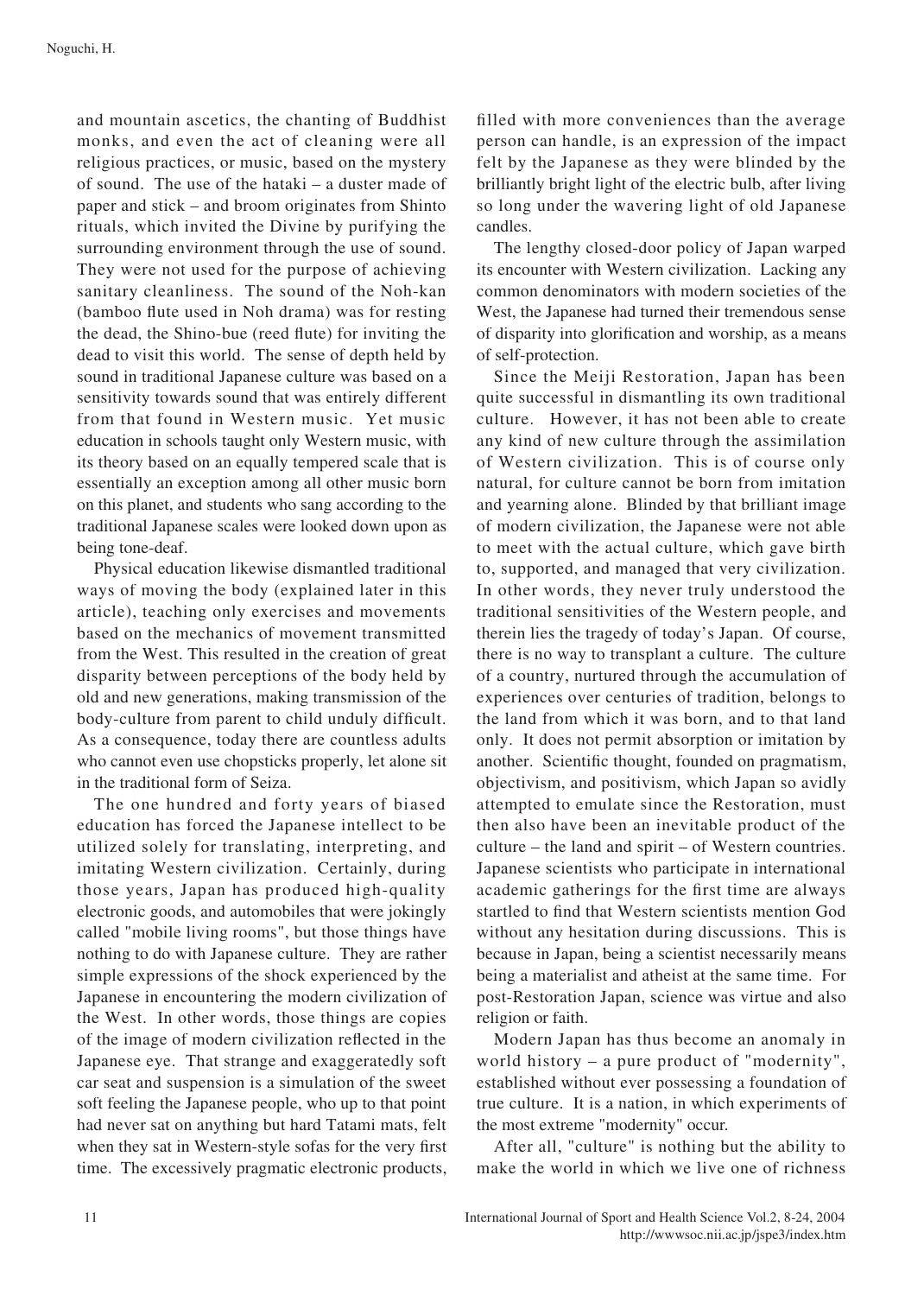and beauty. It is the perceptual ability to convert and recompose objective time-space into human time-space. Through the discovering and sharing of this ability, "culture" enables the people belonging to its land to appear in all of their beauty. Yet, at the same time, it comes with the dangerous potential for self-destruction because, by nature, its existence and value cannot be perceived by those who live within it, those whose very lives are supported by it.

It is the scenery of birth and death that symbolizes, most directly, the culture of any country. The scenery of death in today's Japan is a mechanical one. Its background is the hospital, where people are detained by life-support systems. Behind the closed doors of their waiting rooms, doctors call this the "spaghetti syndrome". This is the scene we find in geriatric wards, where our elders are restrained with belts around their arms and legs so as to prevent them from their unconscious attempts to pull off the numerous catheters attached to their bodies. What we see here is not the sacred image of one greeting the final chapter of his or her life. It is not the image of transmission from parent to child of the final and most profound word, the drawing of one's "final" breath", which throughout history was considered one of the most important activities in human life. In a mere thirty minutes after death, salesmen from funeral services appear in front of the surviving family. In recent years, merchants asking for organ transplants will arrive beforehand. It is this empty, "scientific" image of death that symbolizes our nation's modernity, and this has come to be because modern society separates body from life, body from character, body from self. Our "freedom-loving" modern government may not govern its citizens' lives, but it does govern its citizens' bodies. While they do recognize freedom in most other aspects, not one "developed" country recognizes freedom of choice when it comes to medical treatment. If our bodies were considered inseparable from the lives that we lead, then choosing methods of medical treatment, birthing, and dying, would naturally be an issue belonging to each individual's ideology and thought. Modern nations, however, have implemented Western medicine, which considers body and life to be of separate spheres, as their official form of medicine. Thus, they try to control birth, medical treatment, and death, or in other words, our bodies. In Western medical science, the body is only a tool: a machine to be used by its owner's will. Therefore receiving medical treatment is no different from repairing broken machinery, and death becomes merely the production of waste material. Hospitals have already turned into processing facilities for industrial waste, with organ transplants serving as part of their recycling business. Anybody who senses something strange about this mechanical image of death that is now the norm in the hospitals of Japan will realize immediately that science in itself can never become "culture".

As we greet the 21st Century, perhaps the time has come to reconsider the disintegration of our traditional culture that began with the Meiji Restoration. Time passed can never be reclaimed, but at least we must come to understand our past to the point that we are able to genuinely mourn its loss. We should look back now at our lost culture so that we can move forward towards the shaping of the new culture that is to come.

# **2. Perceiving Life in All Things**

Among the policies of Westernization that drove the disassembly of traditional Japanese culture was the calendar change, issued in 1873. With this, the Meiji government decided to abolish the lunar-solar calendar that had been used for twelve hundred years and replace it with the Gregorian, or solar calendar. Actual use of the new calendar was implemented only twenty-three days after issuing the order, and as such, caused great confusion amongst the general population. But more importantly, it had an enormous impact on the Japanese people's fundamental sense of the seasons and cycles of life. The old calendar was commonly called the "farmer's calendar" because of its close ties to the cycles of agricultural activities [Fujii, (1997)]. It was calculated not only through astronomy, but was based on a deep understanding of the life cycles of plants and creatures of the land, with further adjustments made according to observations of the heavenly planets. It can be said that the switch from the old to the new calendar was in essence a switch from a life-cycle-centered time order to an objective time order based on the Western science of astronomy.

The old calendar marked New Year's Day at the first signs of spring, symbolized by the blooming of plum blossoms and the bush warbler's song; the second month with the cherry blossoms; the third month with the peach. Time was kept according to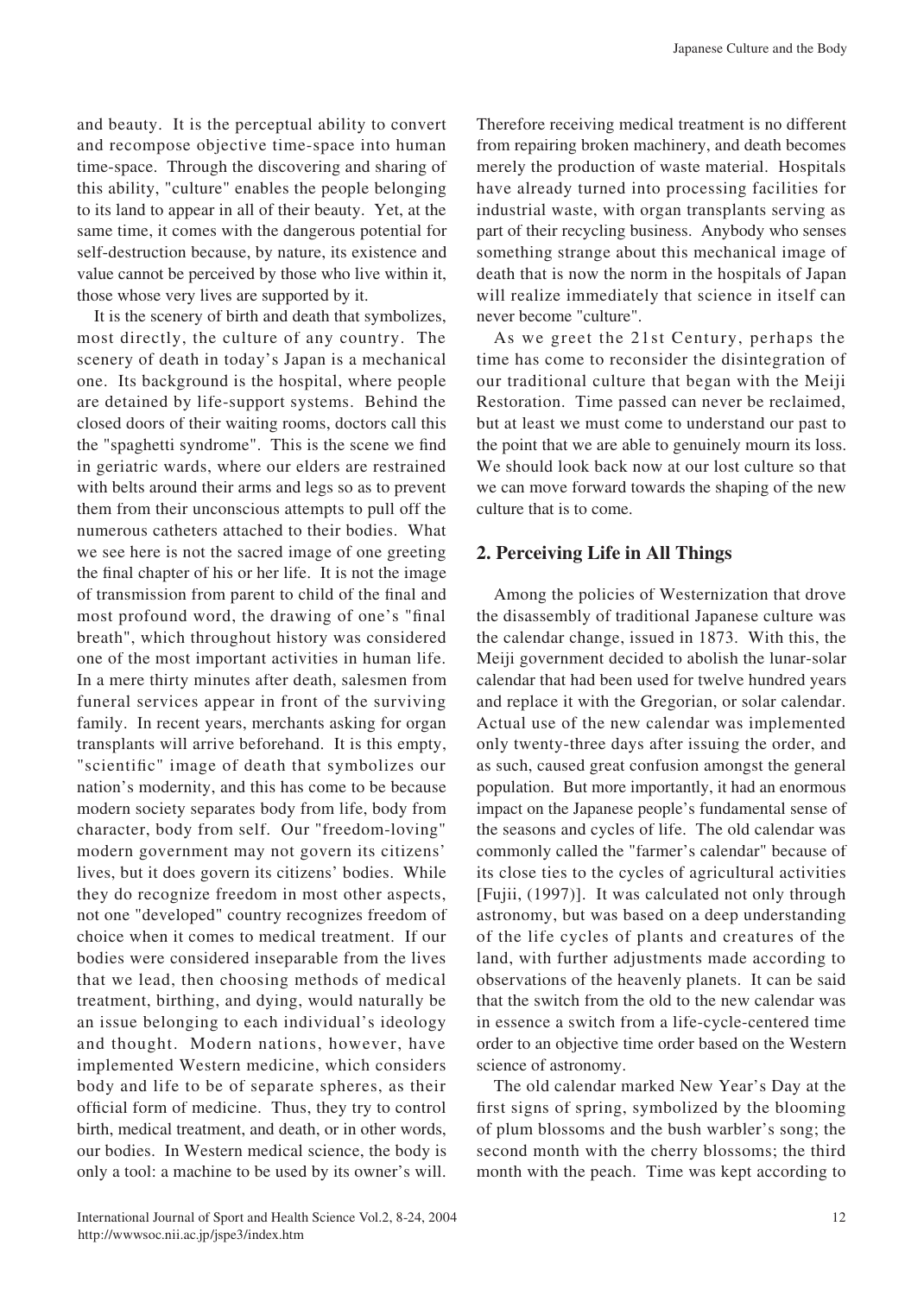the cycles of nature-life activities, which basically do not act in regular time intervals, as do the planets and stars. For this reason, a gap will inevitably occur over time between a life-cycle-based calendar and an objective planetary time order. Because the old calendar placed more importance on the growth cycles of plants and creatures, and on the human experience of the seasons, with less emphasis on strict calculations of the objective regularity of planetary movements, every year would begin on a different day according to the new calendar. Each year, in the eleventh month, the calendar for the following year was announced, and people would plan their next year's schedule of agricultural activities, events, and festivals accordingly. The Meiji government considered this life-cycle-based calendar to be unscientific, and decided to use the astronomy-based solar calendar instead. A time order that is rational from the viewpoint of astronomy, however, is not always rational from the viewpoint of human and creature life. Modern science rejected the life-centered time order and proposed the measurement of objective time. This is much like taking tempo in music, originally established according to the speed of walking, and converting it into mathematical time measured by metronomes, thereby making music that feels stiff and suffocating for player and audience alike. Or, it is like replacing human breathing with artificial lungs that move in mathematically regular patterns of repetition. The rhythms of Life, however, exist in a different order from mathematical cycles of repetition.

With the changing of the calendar, the Japanese people's sense of the seasons entered into confusion. The new calendar gives them no choice but to live in a time frame that is completely cut off from traditional Japan. For our ancestors, the beginning of the new year always came with the clear feeling of spring's arrival. Now however, New Year's Day is smack in the middle of winter. And yet, every year the Japanese continue to greet each other with New Year cards containing words that celebrate the arrival of spring. This is nothing but the performance of a ritual, acting out the new spring without the experience of it. On the seventh day of the year' s first month, every household in Japan eats rice porridge cooked with seven spring herbs. However, it is the seventh day of the first month according to the old calendar, in which all seven types of herbs are actually present in the fields. None of them can be found on January  $7<sup>th</sup>$  of the current calendar. Thus, in order to proceed with this fictitious rite, the stores line their shelves with artificially grown herbs from greenhouses. Similarly, the festival of Hinamatsuri, where families celebrate the growth of their daughters, is on March 3<sup>rd</sup>. On this day, every household with a girl will set space in their homes for dolls dressed in traditional robes and place peach flowers to their side. Peach flowers are not in bloom on March  $3<sup>rd</sup>$  of the new calendar. Again, the stores line their shelves with flowers from the greenhouse. The people of modern Japan repeat such false events year after year. Yet, they continue to introduce their own country to people overseas with the explanation that "the beauty of Japanese culture is in the harmonization with Nature."

The important point is that virtually no one in Japan today realizes this disparity. They have lost the direct perceptual experience of the changing seasons, and what remains is only the conceptual relationship between the dates and the events. In any case, the strange tendency of the Japanese today to act like the traditional people of Japan towards others, after accepting the governmental policies of Westernization and rejecting tradition for so long, could be considered an interesting subject for the study of psychological disease.

Ironically, most Japanese do not realize that while the years of historical events are recorded according to the Western calendar in every book on Japanese history, the month and day, in the same books, are actually recorded according to the old calendar. Another example of their confusion concerns the alias names that belong to each month. Although these names make no sense unless used according to the old calendar, people continue to use them for the new calendar months. What results is the disconnection between name and experience: Minazuki, the name of the sixth month of the old calendar, which means "the month with no water", is now used for the month of June, despite the fact that June is in the middle of the rainy season. In such circumstances, it is no wonder that most Japanese today have lost their interest in reading and understanding classic literature.

In the end, perception of the seasons among modern Japanese is merely the recognition of temperature change. The different seasons have become nothing but the categorization of temperature distribution over the course of a year. For people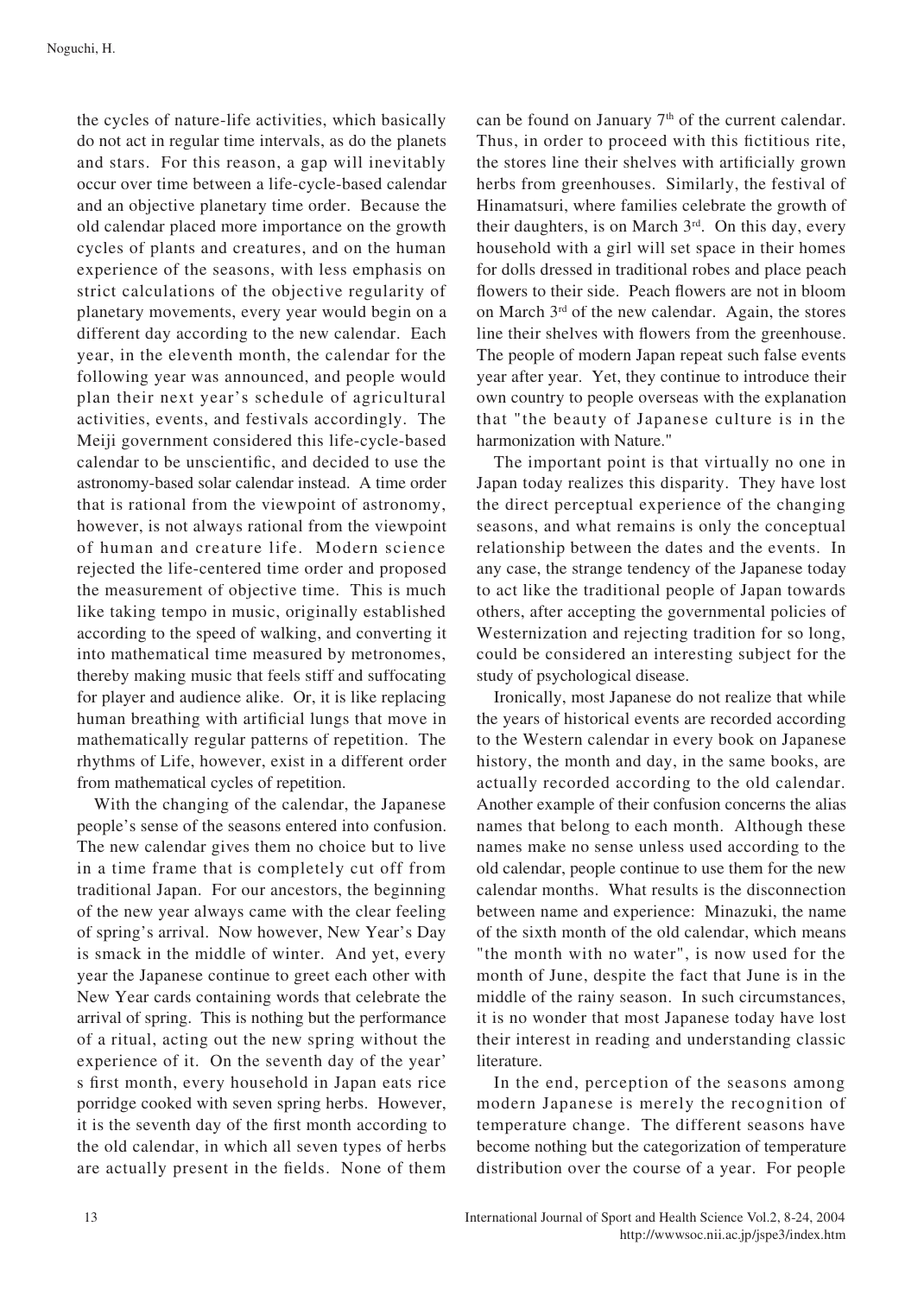who lived with the old calendar, however, perception of the seasons was certainly not based on temperature change. They paid close attention to the subtle messages received from the natural environment that surrounded them, and delighted in cultivating a delicate awareness of the changing of the seasons. This is clearly demonstrated in the Waka and Haiku poetry of old.

The direct perceptual experience of contact with the seasonal cycles, examples of which abound in the classic literature of Japan, speaks of a most fundamental aspect of traditional Japanese culture: namely, a worldview in which all things possess life. This ability to perceive that all things are alive, resonating in harmony with one another, is what guaranteed people the certainty of being alive. "I am alive." was indeed synonymous with "Everything else is alive." Cultivating the ability to perceive a sense of liveliness in all that surrounded oneself was, directly, the way to nourish one's own life.  $Ze$ -ami $(1363?~1443?)$ , considered the founder of Noh, explains to his disciples in the "Fushikaden", that "the Way of Poetry fosters longevity and so should be learned by any means" [Nogami  $&$  Nishio,  $(1958, p.11)$ ]. Today, no one would think that poetry could serve as a method for gaining health. But in a world in which everything is alive, everything, including poetry and Noh, could lead to longevity. Because creating a reverberating relationship with the natural world was exactly the way to invigorate one's own life.

The traditional culture of Japan is an artisan culture. Master craftsmen of all fields have relayed the same words to their apprentices for centuries on end. Without exception, they claim that the materials used for their art are "alive". The dye maker says that the cloth is alive; the potter says that the clay is alive; blacksmiths maintain that the steel they hammer is alive  $[S.B.B. Inc., (19xx)].$ 

The steel nails forged by traditional Japanese blacksmiths contain more impurities than modern has it also produced in the smelting furnace. Yet, it has been discovered that nails taken out from structures built six hundred years ago are still without rust and in perfect condition to be reused today. This fact, which goes against the theories of science, may not in itself demonstrate the belief that everything was alive, but it does suggest how the blacksmith's long-standing conviction of the life in steel could be poured into a single nail to become a powerful and lasting life force.

This world view, in which all things possessed life, was also the foundation of the construction methods for traditional wooden architecture. Timber material used for construction was traditionally left out to weather for a period of approximately ten years. After World War II however, scientists advanced their way into the timber industry, analyzed the amount of moisture contained in the weathered timber material, and introduced a drying machine that could achieve the same level of moisture reduction in the course of just three hours. This compressing of ten years into three hours, however, takes away the moisture in timber on a cellular level, making superficial the timber's ability to absorb moisture. In other words, it robs the wood of its original attributes, leading to a shorter life span. From the start, scientific proof has always required making visible the invisible. The method used by science is to convert what cannot be quantified into something that can be: In this case, "weathering" into "drying". Weathering timber for ten years means to leave the timber out in the rain, wind, heat, and snow for ten years. The shrine and temple carpenters of Kyoto actually weather their timber in water in order to exchange the old water contained in the wood with new. This obviously and fundamentally differs from "drying". The weathering process allows the timber ten years to adjust to itself to a different environment from that in which it was raised, and this reflects the ancient attitude that considered timber "alive". It was this ability to perceive timber wood as alive that enabled the creation of wooden structures with life spans of a thousand years.

The policy of Westernization, however, continues in the world of architecture today. Government regulations require a moisture level of under  $20\%$ for construction timber. This is a number impossible to achieve through natural weathering methods, and in actuality means that the government permits only the use of artificially dried timber for construction. Although it is true that the unit strength for each piece of timber is increased when moisture levels are contained below  $20\%$ , the natural attributes of wood are lost; its ability to breathe is robbed. Western architecture places emphasis on unit strength, but it does not see timber as a living being. By all practical means, wood is treated in a manner no different from steel beams. Traditional architecture, on the other hand, emphasized balance. It sought strength through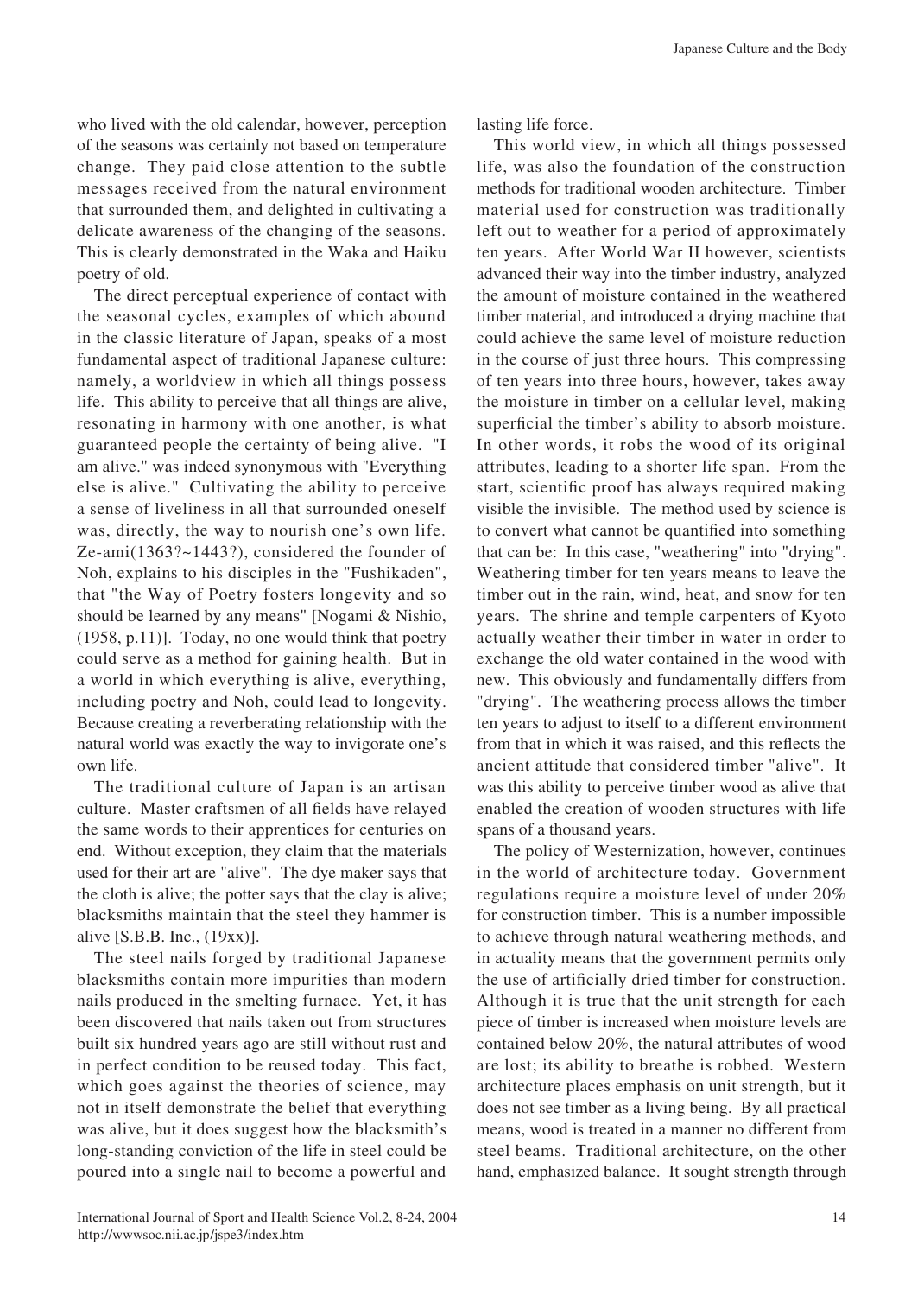balance, and considered the life force of the timber to be of utmost importance in achieving the desired .balance

For the past hundred years, science has done its best to rob time of its power. But life grows and ripens with time, and the compression of time necessarily comes with sacrifices. Just as listening to music requires time that does not allow compression, forced growth will only result in abnormal development. The layering work of lacquer workers, the blacksmith's forging of nails, the work of the swordsmith, all of these coexist with time. For centuries on end, craftsmen have focused their attention on the grasping of Ki (timing) and the utilization of Ma (the in-between, lull in time). The swordsmith's work is to heat the iron, remove the iron from the fire at precisely the right timing, then after an appropriate lull, cool the iron rapidly with water before returning it to the fire. This process is repeated over and over, and the art is in mastering the right timing, degree, and interval  $(Ki, Do, Ma)$ . These skills have made possible the creation of swords that cannot ever be reproduced with the most advanced of modern machinery.

Each medicine pill that doctors of Western medicine give to their patients contains a multiplicity of effective ingredients. The patient simultaneously consumes, for example, ten effective ingredients through a single pill. This speaks most directly of the nature of the pursuit for "efficiency" seen in artificial drying and forced growth methods mentioned before. In simple terms, it is the conversion of time into space, and we should recognize that here lies the true cause of modern medicine's harmful side effects. In the practice of Chinese medicine, the doctor gives a single effective ingredient to the patient, then observes the resulting condition before deciding on what to provide next. This means that they need at least ten days in order to give the patient ten effective ingredients. To observe a patient's conditions, and then respond according to his or her progress is a process that is quite natural, and certainly should not be scorned as being "inefficient". It only seems inefficient because science has recognized value in replacing the invisible rhythms of life contained within time with the visible movement of clock-time. The philosophy here is one that values result over process, outcome over experience. We should reconsider whether the fulfillment we seek in life is about experience or result. Rhythm within time provides us with rich experience and the certainty of being alive. Under the pretext of positivism hides the absurdity of the scientist who turns on the lights in order to investigate the nature of darkness.

One of the very basic skills in the art of traditional carpentry is to be able to take one glance at a piece of sawn wood and discern its top and bottom. This is because traditional carpenters believe that each piece of wood retains the memory of heaven and earth from when it stood in the mountains, and furthermore, that the wood would not gain new life unless it was set to stand according to that memory. The distinction between front and back is equally important. The front is the side of the tree that faced the sun; the back is of course the opposite. Trees that grow on the east facing slopes of a mountain are used as pillars for the east side of buildings; trees from west facing slopes are used on the west side. The pillars for each of the four directions are arranged according to the way they grew in their homeland, and it is believed that the trees can gain a second life in this manner. In fact, when just one pillar is set with top and bottom reversed, the resulting space will exude an odd feeling of disparity. The traditional spaces inhabited by the Japanese for two thousand years were constructed using such methods that harmonized living material with life [Nishioka,  $(1993)$ ]. The resulting feeling of being surrounded by life intangible was exactly the sense of comfort they chose to cherish.

In this manner, the basis of the construction methods found in traditional Japanese wooden architecture differs from that of Western architecture. However, the traditional methods acquired through accumulated experiential knowledge alone would not make Japanese architecture worthy of the title, " culture". The "culture" of Japanese architecture lies in the indivisibility of the carpenter's sensitivity from its construction methods. The discovery of how one' s perception or awareness of the intangible can be utilized in the execution of certain methods so that those methods acquire life  $-$  this is what the Japanese of old called Waza (art or skill). The refinement of such Waza, or in other words, the refinement of one's sensitivity – to continue with the example of architecture – is what initiates correspondence with the dweller's own sensitivity, and in turn creates a sense of richness and comfort in the inhabited space.

In essence, "culture" is the sharing of certain intangible values by a people  $-$  the collective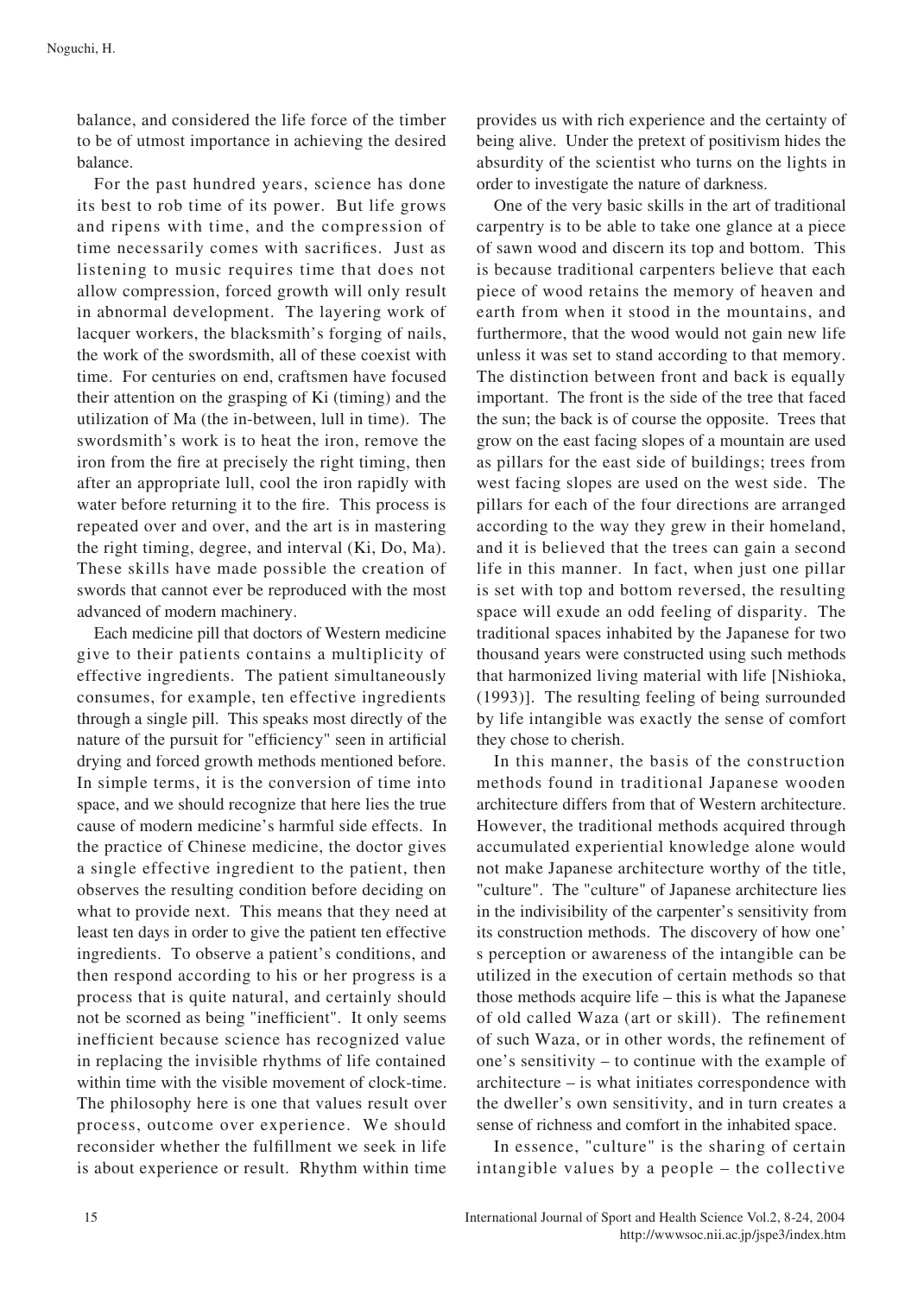consciousness of a people, gathering towards the .abstract

Consider the traditional Japanese kimono. Unlike Western clothes, the kimono is not an end in itself. The actual product is not the kimono, but rather the fabric from which it is made. By nature, the kimono is composed entirely of straight-line cuttings. Therefore, it can easily return to its original fabric state, simply by taking apart its stitches. The fabric then can be re-dyed or reused to make a new set of clothing. It can even be handed down through several generations of ownership. Such a concept of regeneration is fundamental to the cultural worldview in which everything possesses life.

The construction of Ze-ami's Noh even included correspondence with the dead. Noh is a theater art with a unique construct involving dance, song, and storytelling. The story is acted out by three main characters – traveler, monk, and ghost. What Ze-ami expected from the performers was neither acting nor emotional expression, but direct correspondence and harmonization with the dead. Noh, for Ze-ami, was a ritual of purification, in which the dead were to be pacified and reborn. This serious theme cast by Ze-ami brought about the concept of Yugen (usually translated as the "subtle and profound"), to Japanese culture. The perceptual experiences of Mono no Aware, Wabi, Sabi, and Yugen – crucial in the understanding of Japanese culture  $-$  all emerged from that same world view, and for this reason could be shared by the Japanese [Shinkawa, (1985)].

The Ise Shrine is Japan's foremost Shinto shrine, with a history of fifteen hundred years. In the vast forest compounds of the shrine, a certain ritual has been repeated every morning and evening throughout the shrine's entire history. This ritual, called the Higoto-Asa-Yu-Ohmikesai, involves cleansing of the shrine and offering of foods to the Spirit. Self-sufficiency is the rule; all offerings must come from within the shrine compounds. The shrine has its own gardens and fields from which to harvest rice, vegetables, and fruits; saltpan where salt is extracted according to ancient methods; and a well that has never gone dry for fifteen hundred years. The food is prepared with spiritually purified fire, called Imibi, kindled by rotating a wooden drill on a dry wooden slate – a method dating to the Yayoi Period – while the plates are made of unglazed pottery fired in the shrine kiln. The most outstanding aspect of the Ise Shrine is its ritual of Shikinen Sengu. This ritual consists of the total disassembling and reconstructing of the shrine's buildings once every twenty years. Construction materials for the new buildings come entirely from the shrine's forest. With these materials, the buildings are reconstructed in the exact same form, and new trees are planted in place of the logged trees, to be used for the reconstruction ritual that is to happen two hundred years later  $[Yano,$  $(1993)$ ]. These activities, continued over a span of fifteen centuries, is where the shrine's views on life and the world are told without use of language.

In this way, the idea that life exists everywhere was the underlying current beneath Japan's traditional culture. It recognized life in all things, leading to the certainty of correspondence between all things, and touched upon that which flows ceaselessly from past to future.

## **3. The Idea of the Body in Asceticism**

With the arrival of Buddhism fifteen hundred years ago, the era of kings, symbolized by the great tombs, came to an end, and Japan was ushered into a new era, ruled by religion. As with the Meiji Restoration, the lifestyles of the Japanese people were dramatically transformed. Curiously enough though, in contrast with the Meiji Restoration, the changes that occurred with Buddhism's arrival actually seemed to clarify the distinct nature of Japan's culture.

Fortunately for Japan, Buddhism was not transmitted directly from India, coming through China instead. During its travels in China, Buddhism had no choice but to merge with the antecedents of China's indigenous Taoism, such as the various practices of mysticism including fangshu, and the philosophies of Lao-Tzu and Chuang-Tzu. These practices, which were later integrated into Taoism, all involved ascetic practices for the purpose of cultivating longevity. Therefore the Buddhism that arrived to Japan was one already baptized by the Chinese, meaning that it was characterized by a strong emphasis on Taoist-like ascetic practices [Sekiguchi, (1967)].

Although its purpose may have differed from Taoism, Japan's native religion, Shinto, was also a religion fundamentally centered on practice rather than doctrine. Both were religions that emerged as spontaneous occurrences more than anything else, with neither possessing any founding person. And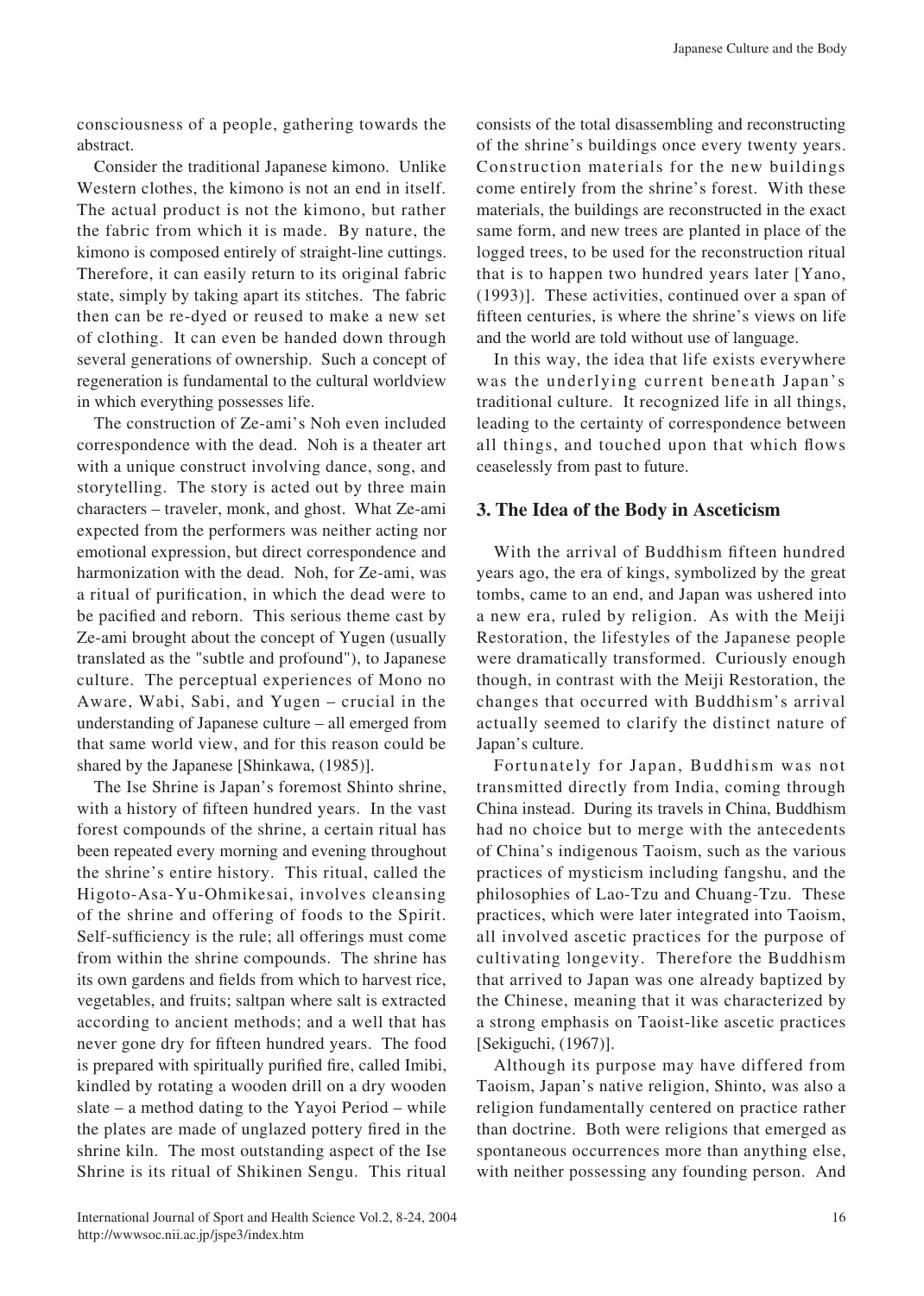the two have much in common, such as their sense of pure and impure Ki or energy and their methods of utilizing Ki. They also shared the fate of being. forced to present distorted images of their practices by arming themselves with awkward theories in attempt to resist being overtaken by Buddhism. This however, was only because both religions, by nature, valued experience over speculation, perception over theory. Taoism's pursuit of longevity and immortality was entirely different from the pursuit of healthiness by people of today. Taoists proclaimed "Tao" as the Source that brought harmony to all things, and sought the genuine experience of being one with it [Maspero, (1983)]. Meanwhile, Shinto was not the animism that became the favorite label for all primitive religions. It was a religion that did not seek the divine outside of one's self, instead taking the inner experience of Kashikoki (reverence or awe) and calling it Kami (the divine) [Kageyama,  $(1972)$ ].

Such religions, which place importance on inner experiences, will inevitably arrive at various practice methods that use the body as intermediates for their aims. In the case of Japan, these methods, called Gyo, became the common denominator that would enable the Japanese to accept the essentially academic and speculative religion of Buddhism, and let it take root in its culture.

At first, Buddhism was established as an official religion during the Nara Period  $(710~784)$  through the diligent effort of Shotokutaishi  $(574-622)$ . However, because it leaned heavily towards politics and placed little importance on practice, it did not capture the hearts of the Japanese people. The increasing population of monks and nuns became a financial burden for the government, while the successive building of provincial temples and the construction of the great statue of Buddha at Todaiji Temple impoverished the people. During this time, it was not Buddhism, but rather Shugendo, a blend of Shinto and Taoism founded by En no Ozunu, that was wholeheartedly welcomed by the people of Japan. In Shugendo, practitioners isolated themselves in the deepest wilderness of the  $m$  mountains – an area feared tremendously by the general population – in order to test their discipline and receive power from the mountain deities [Wakamori,  $(1972)$ ]. It was not so much a religion as it was a set of ascetic practices, or Gyo, which sought a specific kind of religious experience. The great respect given the mountain ascetics by the people of the time demonstrates how religion for the Japanese was fundamentally not about religious texts and doctrines, but was based on veneration and awe for Gyo. And it was not the seeking of reward in this life that resulted in this sense of respect. Rather, it stemmed from the historic inclination of the Japanese towards inner observation.

It was the widespread popularity of Tendai and Shingon, two sects of Mikkyo (esoteric Buddhism), both founded during the Heian Period, that pointed out this inclination in clear terms. The Shingon sect, founded by Kukai  $(774~835)$ , placed its headquarters on Mt. Koya, and proceeded to gain great popularity among the public with its heavy leaning towards esoteric and ascetic practices not found in previous forms of speculative Buddhism during the Nara Period. Furthermore, it possessed a philosophy. – lacking in Shugendo – to back its faith in supernatural mysteries, and thus fulfilled the conditions for gaining official recognition as a religion from the government, despite being a teaching that centered on Gyo.

Meanwhile the Tendai sect, founded by Saicho  $(767~822)$ , established its headquarters in Mt. Hiei. Saicho's tenets incorporated the four studies of En (also Hokke, the Lotus Teachings), Zen (meditative disciplines), Kai (Buddhist Precepts), and Mikkyo or esoteric practices. But sensing that his study in the esoteric aspect of Buddhism could not stand up to Kukai's, he attempted to create a system of esoteric Buddhism distinct from Kukai's Shingon. His wish would finally be realized through his disciple, Ennin [Katsumata,  $(1972)$ ]. The Tendai sect selected the mountains as its training grounds and sent many excellent disciples into the mountains. As a result, the Tendai practitioners mixed with the mountain ascetics of Shugendo, who were still revered by the general population, to such an extent that it eventually became difficult to distinguish between Tendai and Shugendo practitioners. Even with Saicho's first-rate knowledge of Buddhist teachings, the Tendai sect had to emphasize aspects of the teachings that went beyond language and speculation  $-$  the esoteric practices – in order to gain popularity among the general population.

As for the reason why religions centered on asceticism were preferred, and why they emerged in the first place, some say that it is because the people of those days believed in, and feared, supernatural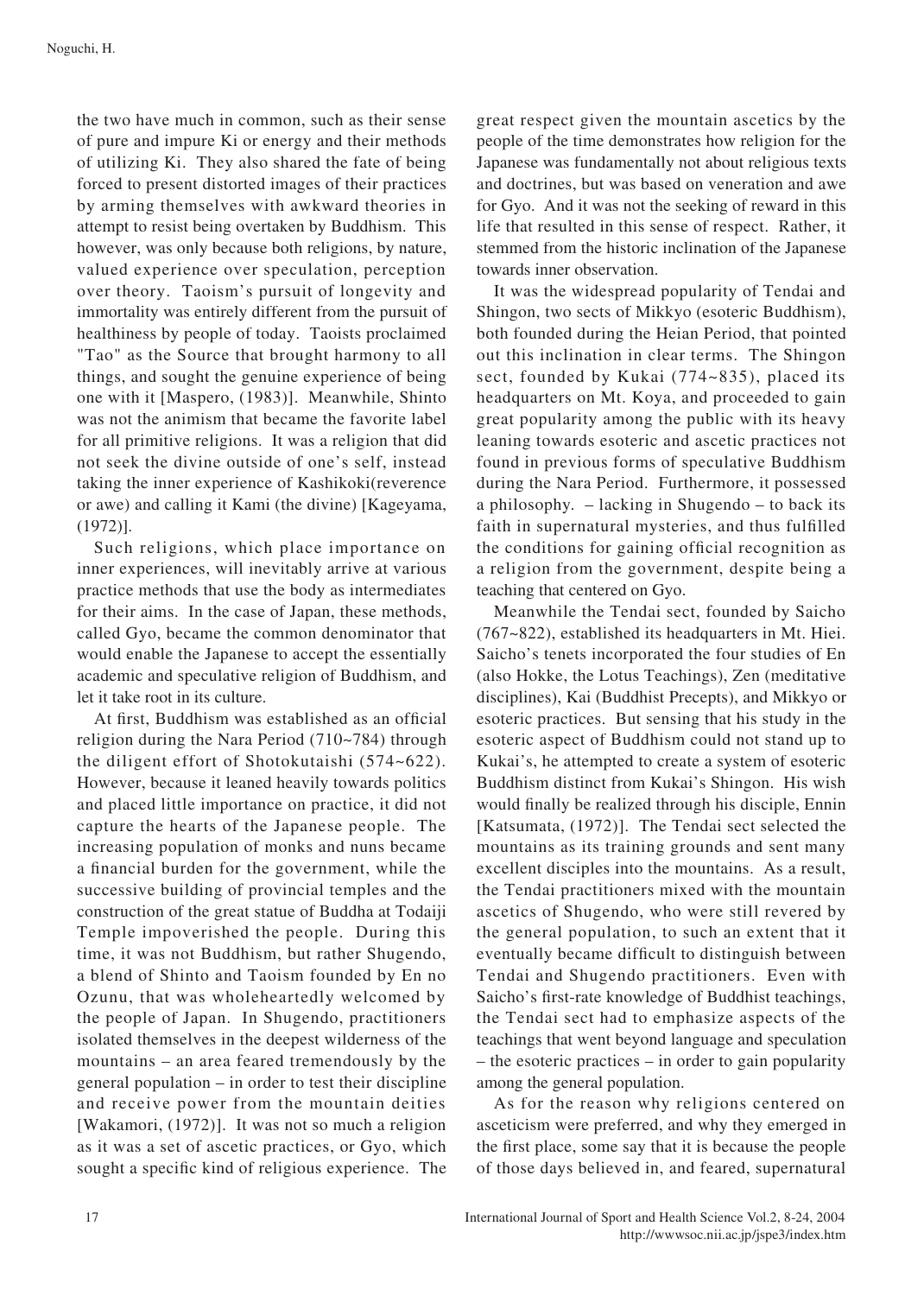phenomena such as curses and evil spirits. But such things are also of religion. Religion is, simultaneously, the source from which curses and evil spirits arise, and the power that releases people from those things. The presentation of a certain set of values necessarily includes the act of defining the obstacles that stand in way of its realization. This is not limited to religion. When we discover new possibilities, we also define our limits. In establishing what is normal, we define abnormality at the same time, which is why the number of diseases always increases as new cures are developed. The issue, then, is not what the Japanese people feared, but what they felt reverence and awe for. It was not belief in the Buddhist doctrines or love of incantations that moved the people of traditional Japan. What they had was simply a feeling of reverence for ascetic practices. It was the focused intensity involved in Gyo and the non-ordinary experiences it brought about that they worshipped.

This special adoration of the Japanese for Gyo further crystallized with the development of the Zen sect, which began with Eisai and Dogen during the Kamakura Period. Zen – the focusing of one's awareness in sitting meditation until entering a state called Shikantaza (just sitting) – perfectly matched the sense of Gyo sought by the Japanese, and was a religious teaching that was deeply assimilated into Japanese culture.

Zen was more than a religion that centered its practice on Gyo. It was Gyo itself. Its doctrine explained that which it sought through the use of a single word – Mu (nothingness) – and its denial of all thought and speculation possessed a sense of purity similar to Shinto. While Shugen and Mikkyo demanded worship and total reliance on the spiritual or sorcery powers of the ascetics and priests, Zen refused reliance on anything other than the self. This religion, which suggested the possibility of deliverance through nothing but the cultivation of one's own powers by means of one' s own practice of Gyo, strongly appealed to the inclinations of the Japanese people. In the end, Japan's culture was so deeply influenced by Zen that it has become impossible to separate Zen from the concept of "Japanese" that we hold today. Its style, its doctrines, and its practice of Gyo did not remain within the bounds of religion. The Zazen mind was directly assimilated into the everyday life and work of the general population, greatly contributing to the formation of various Ways or Do, such as Kendo, Sado, and Kado, and furthermore to the Waza, or art, of the craftsman.

The underlying current of Gyo seen in Shinto, Shugendo, Mikkyo, and Zen reveals not only the Japanese view on religion, but also tells us of the inner experiences cherished and sought by the Japanese people. The mighty tranquility of Shinto, the supernatural experiences of Shugendo, the viscous undulating quality of Mikkyo, the cutting purity and somberness of Zen – the Japanese people delighted and cherished these inner experiences at a distance of one step from the religions themselves, and through this, were able to furnish their culture with a sense of depth and expansion.

The above four systems of Gyo can be divided into two categories. The practices of Shugen and Mikkyo aimed to acquire powers beyond the ordinary, seeking the transformation of the self from a state of powerlessness to divine strength. The existence of adverse conditions is a given here, and what we see is the powerful conviction to overcome all adversities. The Gyo of Shinto and Zen, on the other hand, was of clearly different nature. Their practice was not for the sake of supplementing that which the practitioner lacked, nor was it for driving growth towards a more powerful state of being. They were rather for the return to one's original nature by the shedding off of all that is extraneous. Theirs were Gyo of subtraction rather than addition, of returning the colorful to the transparent. The inclinations of the former two are for invigoration; they are Gyo of the Sun. The latter two have inclinations towards detachment and placation; these are Gyo of the Moon. Both went through repeated ups and downs in accordance with the times and helped to establish the underpinnings of Japanese culture. For example, Kabuki, which derives its name from the word "kabuku"(to tilt/slant), was born out of the discovery of beauty in being off-balance. Its underling tone is one that can be found in the Gyo of Shugendo and Mikkyo. Meanwhile, the aesthetics of Yugen established through Ze-ami's Noh, shares a common ground with the Gyo of Shinto and Zen.

In the end, the stream of Gyo from Shinto to Zen refined the Japanese concept of ascetic practices and contributed to the formation of the Japanese idea of the body. Although each of the four religions possessed distinct views on ascetic practices, a common thread can be found when seen through the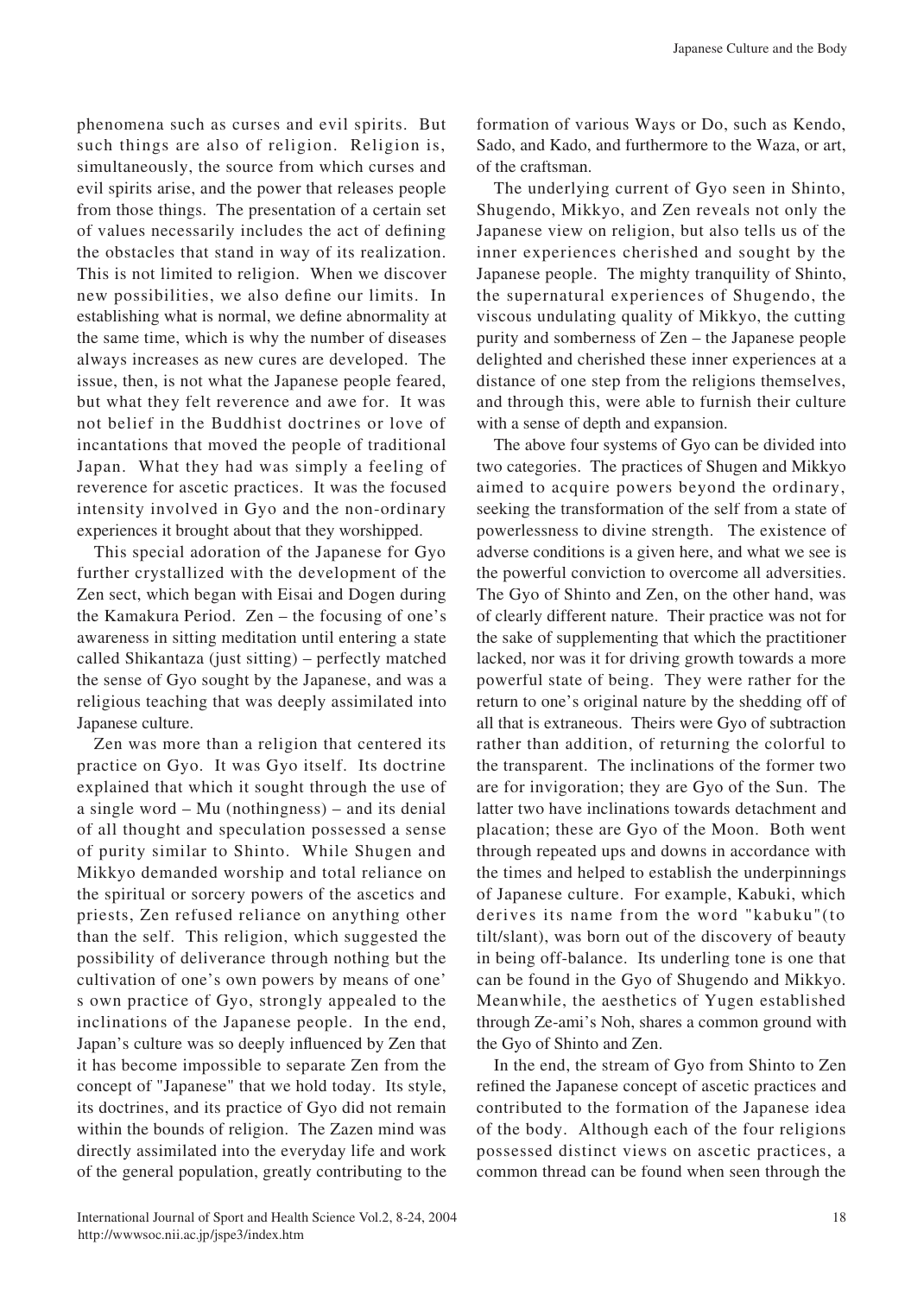idea of the body.

In Gyo the body is utilized as a tool to break through volitional concentration. Its method is to focus one's awareness on certain perceptual occurrences in the body, and to switch the attention, for a while, from one's thoughts to one's body. The various ways in which the hands and fingers are held during meditation, known as Inso, are a typical example. The deliberate forcing of the body into conditions of stress, strongly associated with the practice of Gyo, is another. By repeatedly imposing great burden onto the body, the practitioner' s attention is forced to switch from mental concentration to bodily concentration.

In the next step, the aim is to separate the self from the body, to which we normally suppose it belongs, in order to encounter the body that is apart from the self; or in other words, to encounter pure Body. This is the body that belongs only to Nature itself: the body "as is". To encounter the body "as is" means that all sensations of the flesh disappear. What emerges instead is a body of mist or air-like quality. The nature of this newly emerging body is one of total passivity; it can fluctuate with the true sense of being "alive" only after inviting or welcoming into one's self what is not of the self. The practice of Gyo sought the entrance into this sublime state of passivity. The contrast between the two categories of Gyo then has its roots in exactly what they decided to "invite". For the practices of Shugendo and Mikkyo, it was Unwavering Mind, while for Shinto and Zen, it was the Source of all things. In this way, when the practice of Gyo is understood as a phenomenon of the body, it then becomes possible for four different religions to emerge while sharing the same structure of ascetic practice.

One could say that this inner state of "inviting" or "welcoming" was the essence of the idea of Nature held by Japan's culture. The Japanese word, Kangaeru (to think) was originally Ka Mukaeru (to welcome in that which is there). Thus for the Japanese, the thinking process itself was a passive activity, literally meaning the "inviting" or "welcoming" in of its object. And it was this "inviting", this entering into a state of passivity or receptivity, which the Japanese called "natural". They placed more value on the "seeing" or "coming" into sight" of things while one was in a non-self state than on the volitional act of looking or observing. They valued the receptive state of "hearing" over the volitional act of listening. And such states were to be reached by means of concentration through Gyo, The Tsugaru jamisen is a musical instrument, a three-stringed lute, from the northeastern parts of Japan. What is demanded from its players is to acquire an original piece of music that they can call their own. Traditional Japanese music, unlike Western music, does not boast a great variety of musical pieces. Rather, performers are to cultivate the improvisational ability to play the same single piece in varying ways according to the time and place of the performance. The late Takahashi Chikuzan, master Tsugaru jamisen player, carried out a Gyo, in which he played his instrument for eight days and eight nights without rest. According to Chikuzan, by the eighth day, all awareness of his own playing had disappeared. He could no longer hear the sounds supposedly coming from the instrument he was playing, and he began to see his body as a field of white light. From the depths of this whiteness, he heard a song he had never once heard before. It was this song that was to become Chikuzan's original composition. In this way, musical pieces in the art of Tsugaru jamisen were not creations by the artists, but something the artist invited into his or her self, something that arrived from somewhere unknown. The practice of Gyo gives birth to different outcomes depending on what the practitioner invites within. In this case it was music.

It would not be an exaggeration to state that the idea of the body in Japanese culture was shaped by the practice of Gyo. For the Japanese, the body was not merely a tool to be utilized for daily life. It was a place in which the abstract was to be received. Unlike the Western view of the body, it was not something that could be managed by the person' s will, but could be brought to a state of harmony through the focusing of Ki, which occurs when one breaks away from a state of volitional concentration. Furthermore, the workings of such a body are not of machine-like automaticity. By nature, it can only improvise its every movement. It fluctuates in resonance with the vibrations of life, in a world where everything is alive. And when it moves, through the receiving of a force from outside itself, its movement is not the self-oblivious trance-like movement of the possessed – its center is never lost.

To reiterate, the body for the Japanese was a place for receiving life. Life, in this case, is not the life of the individual person or creature, but the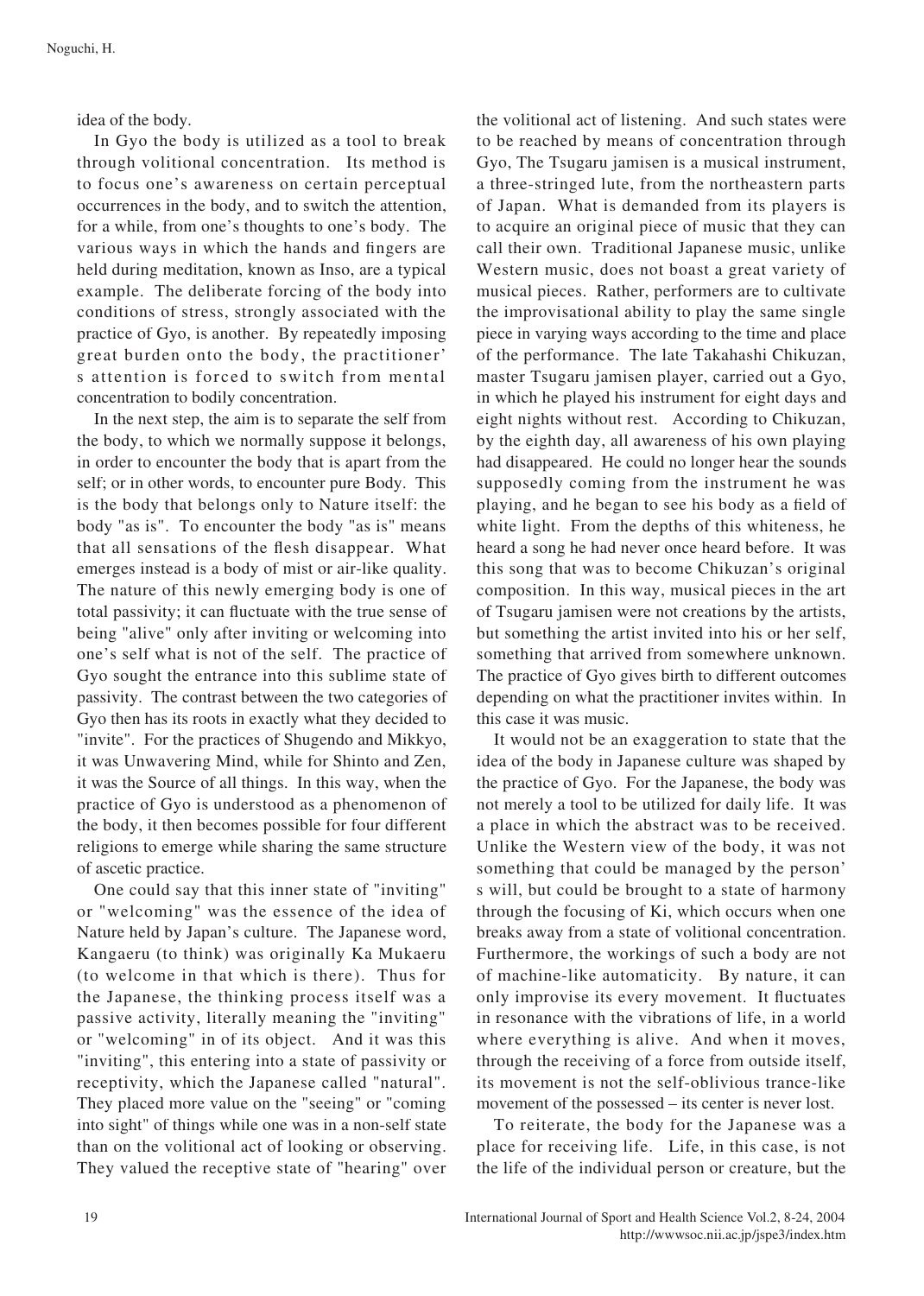Life that flows through all beings in a world where everything is alive. This Life has never died. If the union of sperm and egg is the beginning of individual life, then Life is what makes that union possible. Both sperm and egg must be alive to begin with for their union to occur. Thus Life exists beyond the individual. Life is a formless current that never ceases, and the individual's body is but a boat riding this current. The boat cannot move on its own. The body can move only because it is riding the current of Life at large.

The concept of Gyo, which underlay the four religions of Shinto, Shugen, Mikkyo, and Zen, penetrated into the daily lives of the general population by the time of the Kamkura and Muromachi Periods. This should not be understood as the spreading of religious teachings, but as the dissemination of Gyo itself. The practice of Gyo then was able to break out beyond the field of religion to become the foundation for a certain view of the body, and would further give birth to the concept of Kata, or form. Kata is the symbolic expression of the Japanese view on the body, born from Gyo. The Japanese reverence for Gyo would eventually shift into a sense of respect for Kata.

# **4. The Philosophy of Kata**

It is the way we view our own bodies  $-$  whether consciously or unconsciously – that decides which perceptual experiences we choose to value. In trying to achieve those experiences, we then establish the ways in which we use and move our bodies. In short, each and every motion made by a human being is a reflection of his or her own idea of the body. This is not limited to visible physical movement. For example, while it is true that our breathing is restricted by the structure of our respiratory organs, exactly what we consider a "deep breath" is determined by each individual's view of the body. Similarly, while the act of eating cannot deviate from the structure of the human digestive system, it is our idea of the body that dictates exactly what feeling we consider "satisfying", and when we feel we have had enough. And whereas our physical balance is affected by the force of gravity on the structure of our bodies, exactly what bodily sensation we choose to call "stable" depends on each person's concept of the .body

Therefore, if a group of people possesses a distinct

way of moving or using the body, it follows that they must share a common view of the body. The formal way of sitting in Japan, called Seiza, may generate nothing but a sense of restriction to most Westerners. For the Japanese however, sitting in Seiza traditionally brought a sense of peace to the mind. This way of sitting with both knees bent results in a sense of complete immobility. It halts the mind from intending any following motion, and in fact, executing sudden movements from this position is quite difficult. Sitting in Seiza forces one to enter into a state a complete receptivity, and it is in this position that the Japanese wrote, played music, and ate. In times of sadness, of prayer, and even of resolve, Seiza was indispensable for the people of Japan. Seiza was a Kata for receiving: a Kata that fulfilled the necessary conditions for one's entrance into a state of true receptivity.

Seiza is an attempt to negate all awareness of the flesh, for flesh reflects human intention in excess. In trying to cancel out the mind's volitional activities, the ancients had discovered this method of bringing harmony to the inner body by drawing out the sensation of the bones and seeking a sense of balance between the bent knees, spine, pelvis, hip joints, ankles, and other joints. In pursuing Kata, the Japanese of old placed importance on awareness of the bones over awareness of the flesh. By doing so, they had succeeded in negating the mind, and letting the body – the body, which belonged to Nature and not to the self – emerge "as is".

However, in order to heighten one's sense of the bones, the process of sitting in Seiza must follow certain rules. The act of bending the knees on its own does not negate awareness of the flesh. To start, one must stand leaning forward with knees slightly bent. Next, draw one foot backwards, both feet flat on the floor, and begin bending the knee of the leg in back. The front knee merely follows. Once both knees have landed on the ground, the big toes are placed on top of one another. With successful execution of this process, the thighs will end up being completely parallel to the floor. If the thighs slope down towards the knees, it indicates that the person has not truly entered into a bone-centered state. In this manner, Kata is not just about certain positions taken by the body. Rather, it is the entire process of movement required to achieve the inner perceptual experience of "receiving."

This method of entering into Kata while seeking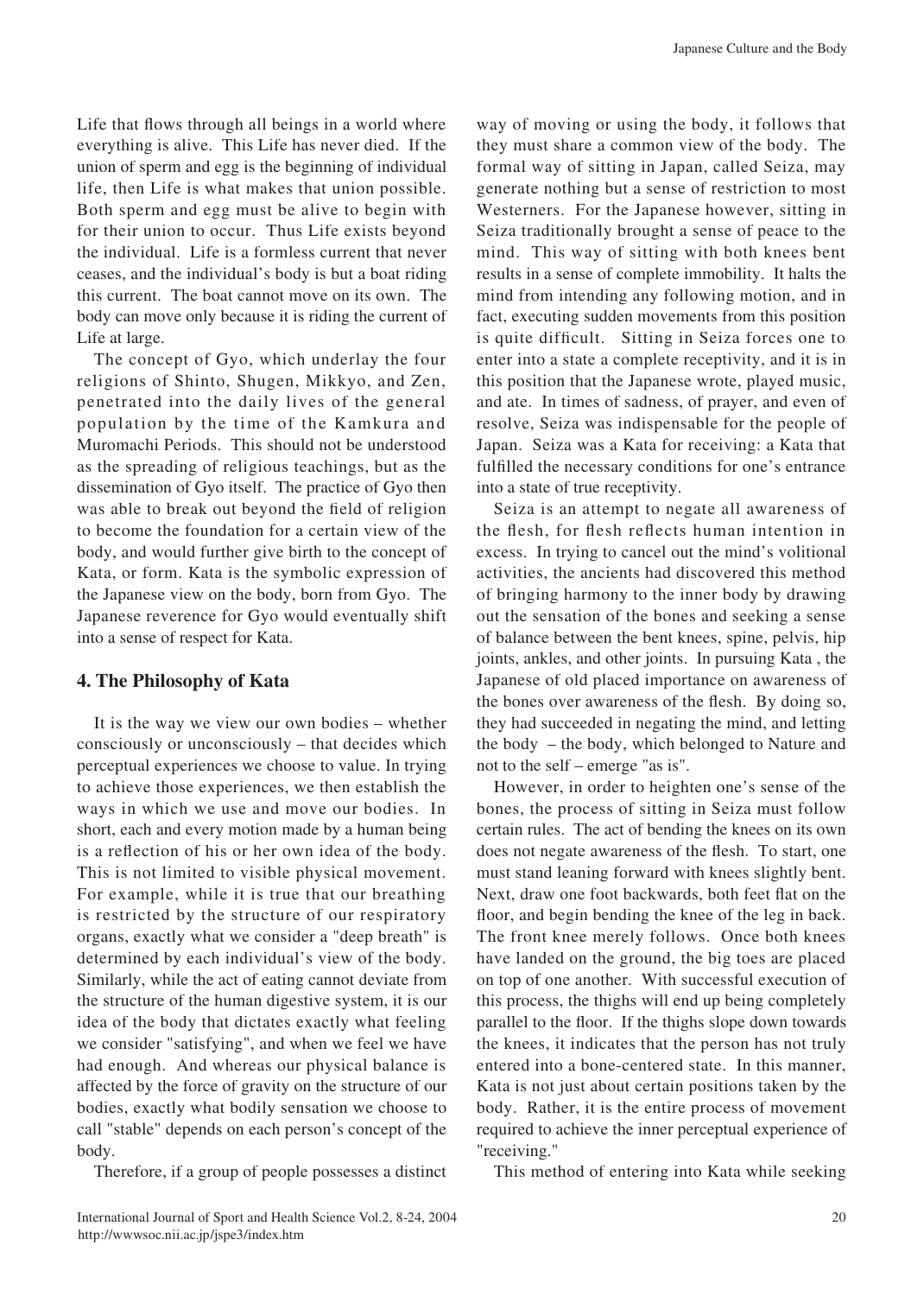balance of the bones can be recognized in almost all fields within Japanese culture. For example, there is the Kata of Kyudo, the Japanese art of archery. In the standing position, the legs are spread wide apart so that the knees are positioned directly below the elbows when both arms are extended and spread to the sides at the height of the shoulders; the feet point maximally outward. This was the usual stance in Kyudo up until the end of the Edo Period, and anybody taking this stance will know exactly how it feels to stand on one's bones. This stance also makes it very difficult to tense the muscles in the arms. Therefore, the bow cannot be pulled by muscular tension in the arms; the archer must "receive" something into himself in order to pull the bow. Additionally, in Japanese archery, the target is aimed using not just one eye but both eyes. And it is not only the eyes that aim. The archer sees his belly and tries to make its shape into a perfect circle.

Similarly, the Kata for using the hishaku (ladle) in the Japanese tea ceremony, Sado, is quite difficult unless one's awareness of the bones is heightened. The hishaku is used to scoop steaming water out of the kettle, and is then turned upside down to pour hot water into the tea bowl. But Sado rules state that when the water is poured into the bowl, the upper arm must rotate in synchronicity with the ladle. When the average modern person tries to do this, what follows usually is that the arm only rotates from the elbow and below; the upper arm does not. This is an act that can only be accomplished by achieving keen awareness of the bones through sitting Seiza.

Interestingly enough, a basic skill in Sumo wrestling is to grip one's opponent by the belt and throw him by rotating the upper arm, just as the tea maker does with the ladle. This skill, called Kaina gaeshi (lit. turning the upper arm) can only be executed by gripping the opponent's belt with powerful engagement of the little finger. Only by doing so does awareness of the bones heighten, and without awareness of the bones, Kaina gaeshi cannot be accomplished.

Whatever the field, the numerous Kata in Japanese culture all share a common structural principle, demonstrating the sharing of a common idea of the body by the Japanese. All Kata are constructed without use of the flesh. Therefore concepts of tension and relaxation are irrelevant. A Bushi (warrior) holding a sword, a carpenter using a hammer, a dressmaker doing needlework – in each case, the object is never constrained by the holder' s hand. At any given moment, the sword can be slid out from the Bushi's hand. The same applies to the hammer and needle. All are simply placed inside the Kata of the hand; they are not held by grip. Regardless of how light the tension, an object held by use of tension cannot slide out of the hand unless that tension is released. Meanwhile, objects placed inside the Kata of a hand, achieved through awareness of the bones, can easily slide out of the hand even if the shape of the hand is unchanged. In this way, the hand that does not constrain the object it holds is also unconstrained by that object.

As an inner perceptual experience, heightening awareness of the bones creates the sensation of entering into the space between the flesh. To use another phrase, it is the entrance into the Ma or crack between tension and release of the muscles. While awareness centered on the bones is the normal state of awareness in Kata, if the intensity of concentration is to be further heightened, then the practitioner must enter into the various Ma or borders within the body. These are, for example, the perceptual borders between neighboring parts of the body, such as hip and buttocks, or arm and torso; or the borders between actual perceptual experiences, such as extension and compression, or expansion and contraction. Even deeper awareness involves the focusing of one's awareness on a state in which one is neither self nor other, where one is neither the initiator nor the reactor. Paradoxically, this state is, at the same time, a state in which one seems to be both self and other, initiator and reactor.

The pursuit for Kata, seen in every aspect of Japanese culture, stems from the fact that the ancients of Japan had discovered value in states of "receptivity", where one's volition was cancelled out. Once entrance into a "receptive" state is established through Kata, the ability to respond to one's own will becomes remarkably poor. Any movement following one's entrance into this state becomes entirely dependent, not on will or volition, but what one "invites" or "receives" into oneself. For example, one can make movement occur through the receiving of Strength into oneself. Based on the Western view of the body, strength is produced by the tensing of muscles, which is in turn initiated by one's volition. On the other hand, the Japanese believed that Strength was something to be "received" into oneself, something that arrived from a place unknown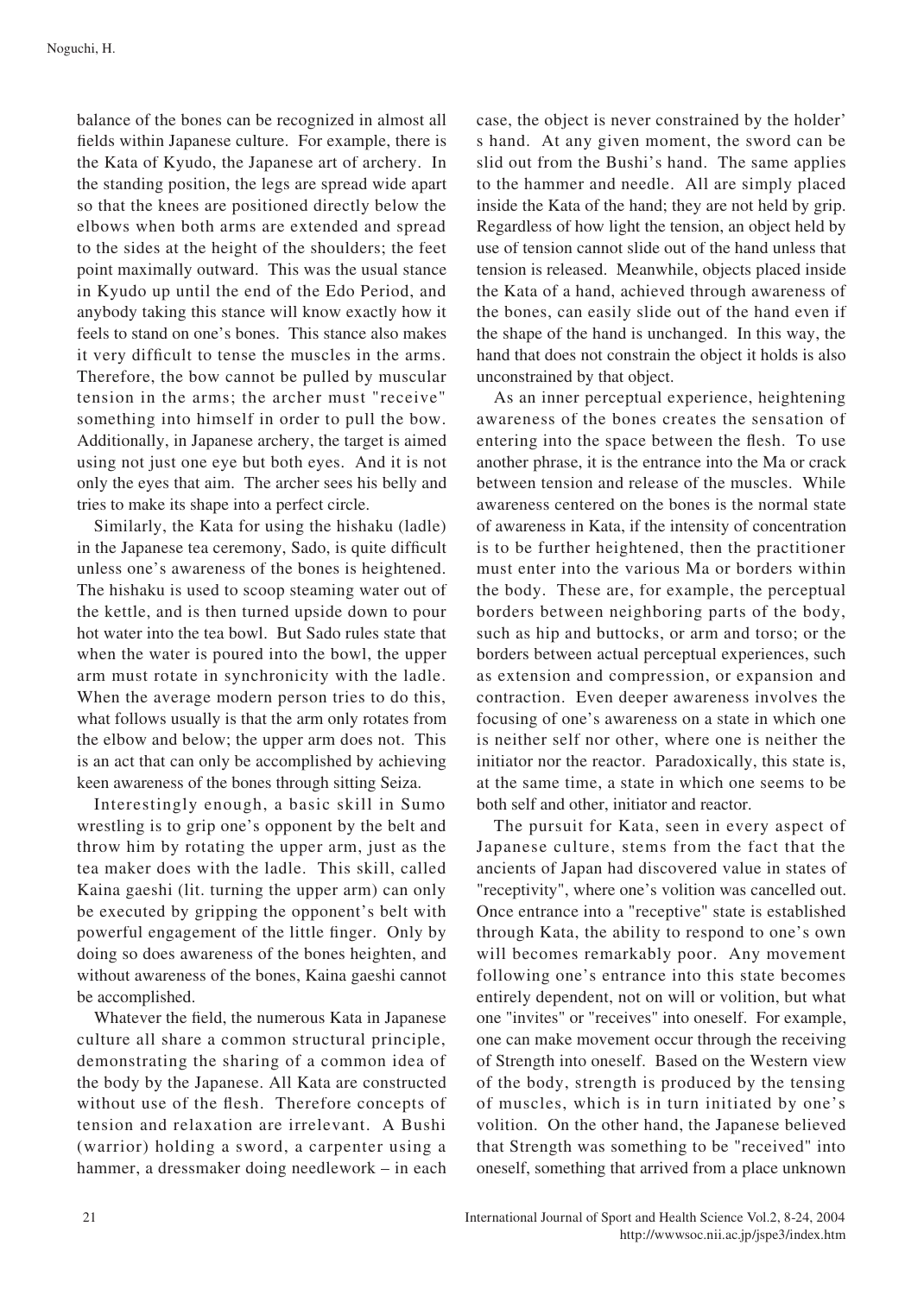and therefore was entirely unrelated to any tension produced by one's own volition. Strength was something that had to be perceived directly, without relation to muscular contraction. The Japanese use the expression Chikara ga waku (strength rises forth) to describe this direct perceiving of Strength, and the volition-negating act of entering Kata is what induces the rising forth of Strength from the unknown.

There are an endless number of tales, in which masters from various fields of art accomplish miraculous acts, which would be impossible through the use of strength or force in its normal sense. It is a matter of fact in the world of Budo that old men of tiny build can throw huge opponents with amazing ease. And while the Western art of ballet is unmistakably an elegant and beautiful dance form, it is unlikely that a ballet dancer would be performing after the age of forty. Traditional Japanese dancers, on the other hand, do not fade in strength or beauty even at the age of ninety. This is only because the dancer enters into a state of receptivity, in which Strength, rising forth apart from the dancer's volition, is "invited" in order to induce movement.

What the Japanese artist in Kata, awaiting the arrival of Strength, seeks is the experience of Body moving spontaneously, without any involvement of the artist's volition. The needle worker says that the "needle moves". They do not say, "I move the needle". The calligrapher says that the "brush" runs", while the carpenter claims that the "plane" advances". These expressions, in which the person is never the subject, describe work done through a kind of Strength that is not of volition or tension, and furthermore, conveys that the work is done spontaneously and in an improvisational manner through the arrival of Strength into oneself.

This feeling of "receiving" or "inviting in" is the basis of the Japanese' sense of improvisation. Improvisation, for the Japanese, was not based on free will, in contrast to the concept of improvisation in modern arts such as free-style music. It meant the spontaneous occurrence of inevitable actions that emerge in the here and now. For this reason, improvisational acts are called "natural", when the Japanese word for "natural" or "Nature", directly translated, is "happens by itself". Chuang-Tzu wrote of a master cook cutting up an ox for the king of Wei. When the king asks him how his blade could stay as good as new although he cut up oxen everyday, the cook replies, "When sense and understanding cease, the spirit moves freely." [Kanatani,  $(1971,$  $(p.93)$ ]. The cook explains that when cutting meat, if he just focuses without trying to plan or guess the right course for his blade, the crevices within the meat appear naturally, and the blade begins to move by itself [Kanatani, (1971)]. This is the sort of experience shared by Japanese artists and craftsmen pursuing mastery of their Waza or art.

Thus, the artist's capability was demonstrated primarily, by his "receptive" ability, or in other words, by the perfection of Kata. And secondarily, by having the speed necessary to respond to the arriving sense of Strength.

Here, speed does not mean quickness in responding, but rather that the artist's action in response to the arriving Strength is "just right". Matching Strength could only be accomplished by acquiring the "right" sense of Ki (timing), Do (degree), and Ma (interlude/ space between).

The mastery of Ki, or timing, involves being able to capture the beginning emergence of Strength. The word Sottaku no Ki describes the act of the mother bird pecking her egg from the outside, at the exact moment in which the hatching chick tries to pierce the egg from within. This act, which is "matching" at its best, is exactly the sense of speed sought by the Japanese. They were convinced that the observing of external facts was never enough if one was to grasp "right" timing in such a manner. Only by seeing within themselves and seizing the beginning of Strength's arrival was it possible. For according to the sensitivities of the Japanese, the mother bird is not objectively observing the egg, she is merely acquiescing to certain demands that emerged within her body. The Japanese believed in a sense of correspondence  $-$  an exchange of the abstract – that did not involve transmission and receiving of physical information such as seen in the process of stimulation and response. Furthermore, this correspondence was believed to occur only when one entered into the noble state of "receptivity" called Kata.

Thus, to respond was to "correspond". The Japanese love for Zen stems from the winning sense of speed found in Zen dialogues. It would not be an overstatement to say that the arts of Renka and Haiku poetry were able to take root in the culture for the same reason. We can also say, that it was this sense of "speed", in the broadest sense of the word, which attracted the Japanese mind to the concept of Ichigo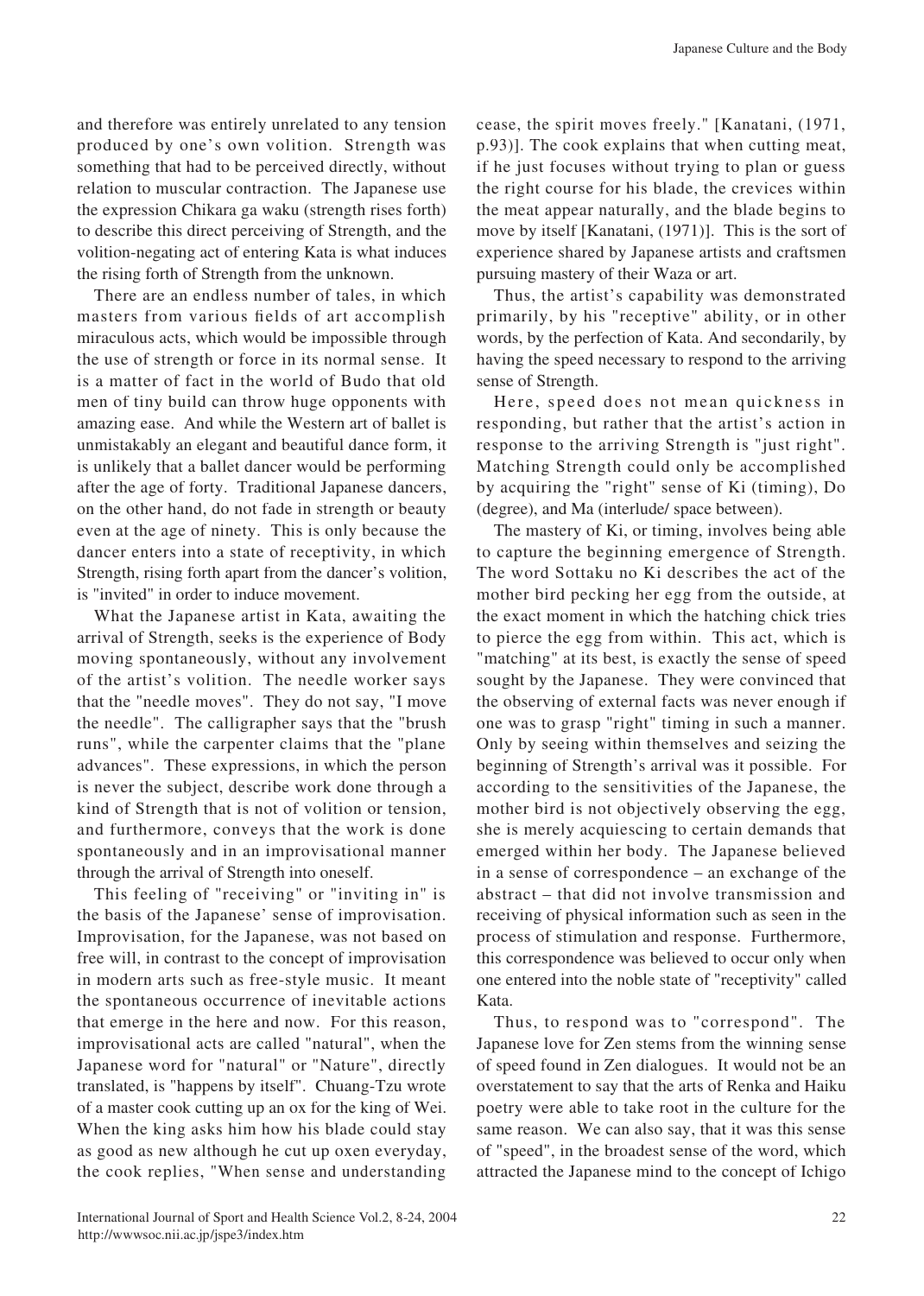Ichie (one chance, one encounter). Such was the sense of speed pursued in traditional Japanese arts.

Mastering Do, or degree, means that after capturing "right" timing, one is able to execute a movement to the degree that is exactly appropriate to the emerging sense of Strength. This has to be the minimum required movement, unwavering, with no slack. The body's Shin, or core, must move in order to accomplish this. A movement of "right" degree, no matter how miniscule, amplifies the arriving sense of Strength so that it reverberates throughout one' s entire body. And this is what enables the "invited" Strength to retain its force over the course of a certain activity. Such movement does not exhaust Strength. On the contrary, Strength is actually magnified through the acquiring of "right" degree, and this is one of the main characteristics of the concept of movement in traditional Japanese culture.

The mastery of Ma implies impeccable use of the interludes between actions. This is based on the belief that the pausing of one's action, without breaking Kata, could make way for the arrival of a new sense of Strength from within the resonating lull. It is within this lull that one can experience the activities of the invisible or intangible. Ma is the underlying rhythm that brings all skills of art to life. The blank space within ink paintings, the beauty of naturally occurring sounds in the tea ceremony, the tokonoma, which represents the use of "no-use"  $$ the overflowing rhythm of Life in Japanese culture is hidden within the Ma of activity.

This philosophy of Kata was a system of techniques for using the body that comprehensively involved the Japanese view of the body, their perceptual inclinations, and the distinct ways in which they used their bodies. This system, established most likely during the Kamakura and Muromachi Periods, became the foundation for Japanese culture. It cultivated the grounds for the blooming of Waza or skills in all fields, and was the driving force for the assimilation of Chinese civilization into the land of Japan. This system of bodily skills, which existed beneath and throughout all aspects of Japan's culture, differed entirely from the Western idea of the body that was disseminated by the government and blindly accepted by the general population after the Meiji Restoration. Over the course of one hundred and forty years since the Restoration, the Japanese people had, in this manner, and by their own hands, paved way for the

disintegration of the structural core of their own .culture

### **References**

- Bird, I. (2000). Nihon Okuchi Kiko (Unbeaten tracks in Japan). Tokyo: Heibonsha. (in Japanese)
- Endo, M. (Ed.). (1967). Nihon Rekishi Series (vol. 10) Azuchi Momoyama (Japanese history series vol. 10: Azuchi, Momoyama). Tokyo: Sekaibunkasha. (in Japanese)
- Endo, M. (Ed.). (1967). Nihon Rekishi Series (vol. 3) Heian-kyo. (Japanese history series, vol. 3: Heiankyo). Tokyo: Sekaibunkasha. (in Japanese)
- Endo, M. (Ed.). (1967). Nihon Rekishi Series (vol. 6) Kamakura Bushi (Japanese history series, vol. 6: Kamakura Bushi). Tokyo: Sekaibunkasha. (in Japanese)
- Endo, M. (Ed.). (1967). Nihon Rekishi Series (vol. 8) Muromachi Bakufu (Japanese history series, vol. 8: Muromachi Shogunate). Tokyo: Sekaibunkasha. (in Japanese)
- Goto, K. & Matsumoto, I. (1989). Yomigaeru Bakumatsu: Leiden Shasin Korekusohn yori (The last days of the Tokugawa Shogunate, revived: from the Leiden University photography collection). (p.286). Asahi Shimbun. (in Japanese)
- Kanatani, O. (trans.). (1971). Chuang-Tzu. (pp. 92-95). Tokyo: Iwanami Shoten. (in Japanese)
- Fujii, K. (1997). Kodai Nippon no Shiki Goyomi (The almanac of ancient Japan). Tokyo: Chuo Koron. (in Japanese)
- Fukagawa, S. (1956). Kanyo Igaku Tousoushi:Seiji Toso Hen (The history of battles between Chinese and Western medicines: Political battles). Tokyo: Iseisha. (in Japanese)
- Furuta, S. (1972). Zen-shu (the Zen sect). In Sekai Daihyakkajiten (World Encyclopedia). (Vol. 18, pp. 60-63). Tokyo: Heibonsha. (in Japanese)
- Horibe, Y. (2003). Nihonjin wa Sakura no kotowo Nanimo Shiranai (The Japanese know nothing about Sakura). Tokyo: Gakushu Kenkyusha. (in Japanese)
- Ishida, M. (1972). Buddhism: Japan. In Sekai Daihyakkajiten (World Encyclopedia). (Vol. 26, pp. 474-478). Tokyo: Heibonsha. (in Japanese)
- Ishiguro, T.  $(1983)$ . Kaikyu 90 nen (Reminiscing the past 90 years). Kaikyu 90nen, Tokyo: Iwanami Shoten. (in Japanese)
- Kageyama, H. (1972). Shinto. In Sekai Daihyakkajiten (World Encyclopedia). (Vol. 16, pp. 216-220). Tokyo: Heibonsha. (in (Japanese
- Katsumata, T. (1972). Mikkyo. In Sekai Daihyakkajiten (World Encyclopedia). (Vol. 29, pp. 393-394). Tokyo: Heibonsha. (in (Japanese
- Kobayashi, T. (2002). Kyureki wa Kurashino Rashinban (The old calendar as a compass for daily life). Tokyo: NHK Publishing. (in Japanese)
- Koizumi, F. (1983). Kokyusuru Minzoku Ongaku (Breathing folk music). Tokyo: Seidosha. (in Japanese)
- Kubo, N. (1972). Dokyo. In Sekai Daihyakkajiten (World Encyclopedia). (Vol. 22, pp. 134-136). Tokyo: Heibonsha. (in (Japanese
- Maspero, H. (1983). Dokyo no Yosei jutsu (Taoist training methods). Serika Shobo. (in Japanese)
- Machida, E. (1985). Ishizaka-ryu Shinjutsu no Sekai Harikara mita Gendaijin no Seimei (The world of Ishizaka School of Acupuncture: Modern man's life seen through a needle). Tokyo: Sanichi Shobo. (in Japanese)
- Matsumoto A. (1999). Kyoto Hanano Michi o Aruku (Walking